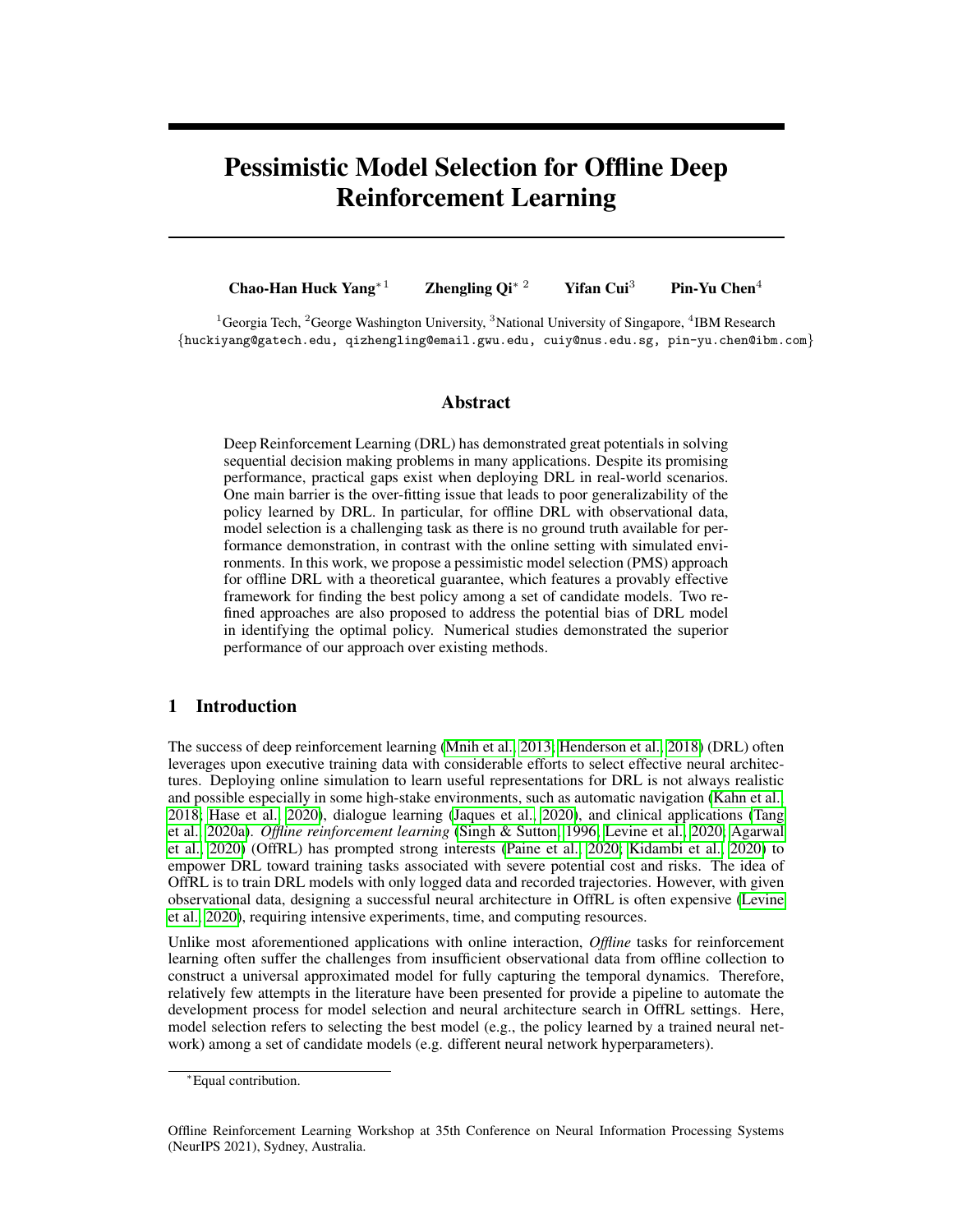<span id="page-1-0"></span>

Figure 1: Model selection algorithms for offline DQN learning: (a) proposed pessimistic model selection (PMS); (b) weighted importance sampling (WIS) [\(Gottesman et al., 2018\)](#page-10-5); (c) approximate model (AM) [\(Voloshin et al., 2019\)](#page-12-2); (d) fitted Q evaluation (FQE) [\(Le et al., 2019\)](#page-10-6). In this figure, the algorithms are trained and evaluated in a navigation task  $(E_2)$  discussed in Section [7](#page-7-0) and Appendix [C.](#page-18-0)

In this work, we propose a novel model selection approach to automate OffRL development process, which provides an evaluation mechanism to identify a well-performed DRL model given offline data. Our method utilizes statistical inference to provide uncertainty quantification on value functions trained by different DRL models, based on which a pessimistic idea is incorporated to select the best model/policy. In addition, two refined approaches are further proposed to address the possible biases of DRL models in identifying the optimal policy. In this work, we mainly focus on deep Q-network [\(Mnih et al., 2013,](#page-11-0) [2015\)](#page-11-3) (DQN) based architectures, while our proposed methods can be extended to other settings. Figure [1](#page-1-0) demonstrates the superior performance of the proposed pessimistic model selection (PMS) method in identifying the best model among 70 DRL models of different algorithms on one navigation task (See Appendix [C](#page-18-0) for details), compared with the model selection method by [\(Tang & Wiens, 2021\)](#page-12-3) which uses three offline policy evaluation (OPE) estimates for validation. Specifically, based on the derived confidence interval of the OPE value for each candidate model, the final selected model by our PMS method is the one that has the largest lower confidence limit, which exactly has the largest true OPE value among all candidate models. In contrast, none of three OPE estimates used for model selection by [Tang & Wiens](#page-12-3) [\(2021\)](#page-12-3) can identify the best model due to the inevitable overfitting issue during the validation procedure.

To close this section, we summarize the contributions of this work as follows:

- We propose a novel PMS framework, which targets finding the best policy from given candidate models (e.g., neural architecture, hyperparameters, etc) with offline data for DQN learning. Unlike many existing methods, our approach essentially does not involve additional hyperparameter tuning except for two interpretable parameters.
- Leveraging asymptotic analysis in statistical inference, we provide uncertainty quantification on each candidate model, based on which our method can guarantee that the worst performance of finally selected model is the best among all candidate models. See Corollary [1](#page-6-0) for more details.
- To address potential biases of candidate models in identifying the optimal policy, two refined approaches are proposed, one of which can be shown to have regret bounded by the smallest error bound among all candidate models under some technical conditions (See Corollary [2\)](#page-7-1). To the best of our knowledge, this is the first model-selection method in offline DRL with such a guarantee.
- The numerical results demonstrate that the proposed PMS shows superior performance in different DQN benchmark environments.

## 2 Related Work

Model Selection for Reinforcement Learning: Model selection has been studied in online decision-making environments [\(Fard & Pineau, 2010;](#page-9-1) [Lee & Taylor, 2014\)](#page-10-7). Searching nearly optimal online model is a critical topic for online bandits problems with limited information feed-backs. For linear contextual bandits, [Abbasi-Yadkori et al.](#page-9-2) [\(2011\)](#page-9-2); [Chu et al.](#page-9-3) [\(2011\)](#page-9-3) are aiming to find the best worst-case bound when the optimal model class is given. For model-based reinforcement learning, [Pacchiano et al.](#page-11-4) [\(2020\)](#page-11-4) introduces advantages of using noise augmented Markov Decision Processes (MDP) to archive a competitive regret bound to select an individual model with constraints for ensemble training. Recently, [Lee et al.](#page-11-5) [\(2021\)](#page-11-5) utilized an online algorithm to select a low-complexity model based on a statistical test. However, most of the previous model selection approaches are focused on the online reinforcement learning setting. Very few works including [Farah](#page-9-4)[mand & Szepesvari](#page-9-4) [\(2011\)](#page-9-4); [Paine et al.](#page-11-2) [\(2020\)](#page-11-2); [Su et al.](#page-12-4) [\(2020\)](#page-12-4); [Yang et al.](#page-12-5) [\(2020b\)](#page-12-5); [Kuzborskij](#page-10-8) ´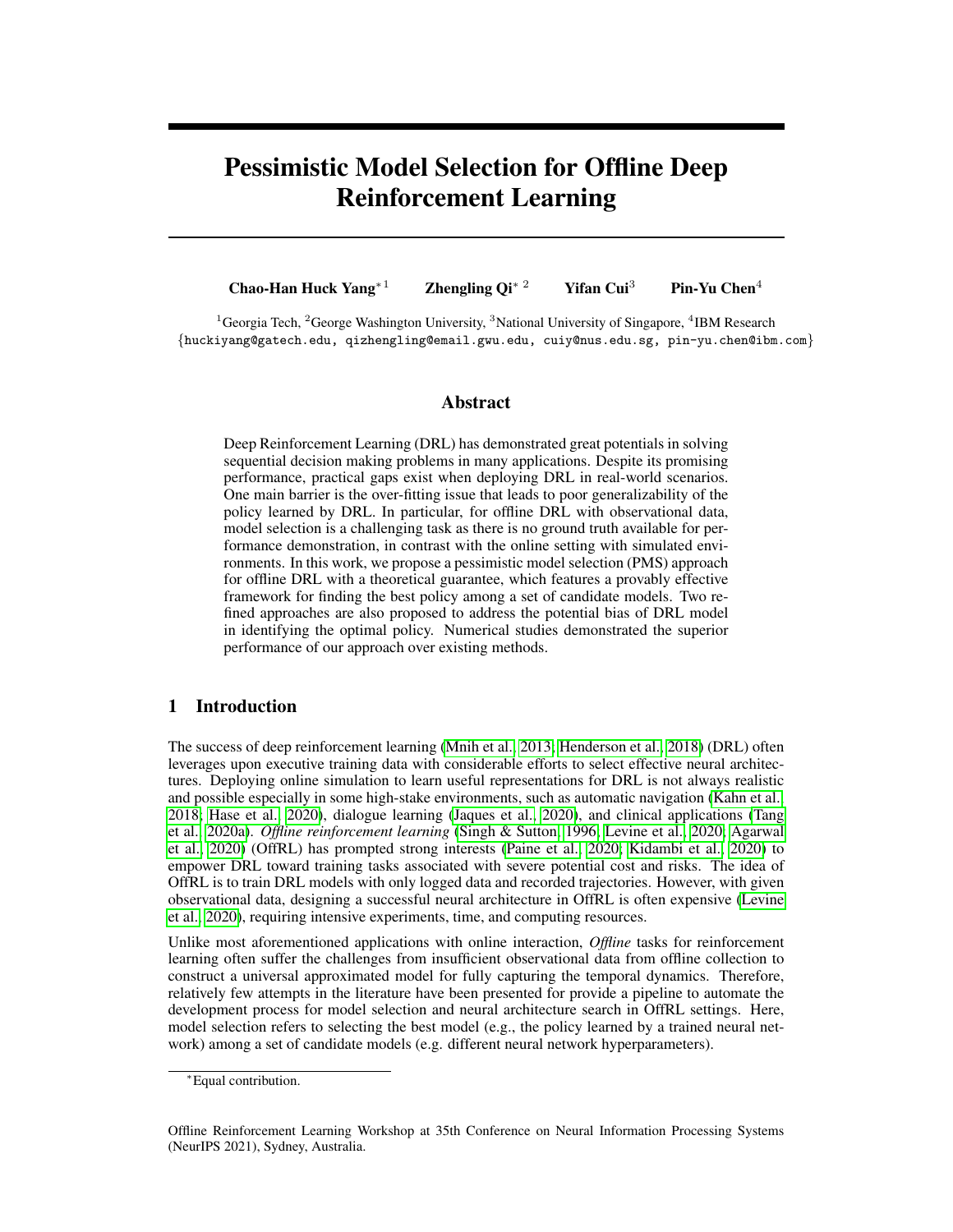[et al.](#page-10-8) [\(2021\)](#page-10-8); [Tang & Wiens](#page-12-3) [\(2021\)](#page-12-3); [Xie & Jiang](#page-12-6) [\(2021\)](#page-12-6) are focused on the offline setting. In particular, [\(Su et al., 2020;](#page-12-4) [Yang et al., 2020b;](#page-12-5) [Kuzborskij et al., 2021\)](#page-10-8) focus on model selection for OPE problem. (Farahmand & Szepesvári, 2011; [Xie & Jiang, 2021\)](#page-12-6) select the best model/policy based on minimizing the Bellman error, while the first approach requires an additional tuning and latter does not. [\(Paine et al., 2020;](#page-11-2) [Tang & Wiens, 2021\)](#page-12-3) proposed several criteria to perform model selection in OffRL and mainly focused on numerical studies. In this work, we provide one of the first model selection approaches based on statistical inference for RL tasks with offline data collection.

Offline-Policy Learning: Training a DRL agent with offline data collection often relies on batchwise optimization. Batch-Constrained deep Q-learning [\(Fujimoto et al., 2019\)](#page-10-9) (BCQ) is considered one OffRL benchmark that uses a generative model to minimize the distance of selected actions to the batch-wise data with a perturbation model to maximize its value function. Other popular OffRL approaches, such as behavior regularized actor-critic (BRAC) [\(Wu et al., 2019\)](#page-12-7), and random ensemble mixture [\(Agarwal et al., 2020\)](#page-9-0) (REM) (as an optimistic perspective on large dataset), have also been studied in RL Unplugged (RLU) [\(Gulcehre et al., 2020\)](#page-10-10) benchmark together with behavior cloning [\(Bain & Sammut, 1995;](#page-9-5) [Ross & Bagnell, 2010\)](#page-11-6) (BC), DQN, and DQN with quantile regression [\(Dabney et al., 2018\)](#page-9-6) (QR-DQN). RLU suggests a naive approach based on human experience for offline policy selection, which requires independent modification with shared domain expertise (e.g., Atari environments) for tuning each baseline. Meanwhile, how to design a model selection algorithm for OffRL remains an open question. Motivated by the benefits and the challenges as mentioned earlier of the model selection for *offline* DRL, we aim to develop a unified approach for model selection in offline DRL with theoretical guarantee and interpretable tuning parameters.

## 3 Background and Notations

Consider a time-homogeneous Markov decision process (MDP) characterized by a tuple  $\mathcal{M} =$  $(S, A, p, r, \gamma)$ , where  $\overline{S}$  is the state space, A is the action space, p is the transition kernel, i.e.,  $p(s'|s, a)$  is the probability mass (density) of transiting to s' given current state-action  $(s, a)$ , r is the reward function, i.e.,  $E(R_t/S_t = s, A_t = a) = r(s, a)$  for t 0, and 0  $\gamma < 1$  is a discount factor. For simplifying presentation, we assume  $A$  and  $S$  are both finite. But our method can also be applied in continuous cases. Under this MDP setting, it is sufficient to consider stationary Markovian policies for optimizing discounted sum of rewards [\(Puterman, 1994\)](#page-11-7). Denote  $\pi$  as a stationary Markovian policy mapping from the state space S into a probability distribution over the action space. For example,  $\pi(a/s)$  denotes the probability of choosing action a given the state value s. One essential goal of RL is to learn an optimal policy that maximizes the value function. Define  $V^{\pi}(s) = \sum_{t=0}^{+\infty} \gamma^t E^{\pi}[R_t/S_0 = s]$  and then the optimal policy is defined as  $\pi^*$  2 argmax<sub> $\pi$ </sub>  $fV(\pi)$  ,  $(1 - \gamma) \sum_{s \in S} V^{\pi}(s) \nu(s) g$ , where  $\nu$  denotes some reference distribution function over S. In addition, we denote Q-function as  $Q^{\pi}(s, a) = \sum_{t=0}^{+\infty} \gamma^t E^{\pi}(R_t/A_0 = a, S_0 = s)$ for  $s \neq 2$  S and  $a \neq 2$  A. In this work, we consider the OffRL setting. The observed data consist of  $N$  trajectories, corresponding to  $N$  independent and identically distributed copies of  $f(S_t, A_t, R_t)$   $g_{t\geq0}$ . For any  $i \neq 1$ ,  $\sigma$ ,  $n g$ , data collected from the *i*th trajectory can be summarized by  $\vec{f}(S_{i,t}, A_{i,t}, R_{i,t}, S_{i,t+1})g_{0 \leq t < T}$ , where T denotes the termination time. We assume that the data are generated by some fixed stationary policy denoted by b.

Among many RL algorithms, we focus on Q-learning type of methods. The foundation is the optimal Bellman equation given below.

<span id="page-2-0"></span>
$$
Q^*(s, a) = \mathbb{E}[R_t + \gamma \max_{a^0 \in \mathcal{A}} Q^*(S_{t+1}, a') | S_t = s, A_t = a],
$$
\n(1)

where  $Q^*$  is called optimal Q-function, i.e., Q-function under  $\pi^*$ . Among others, fitted q-iteration (FQI) is one of the most popular RL algorithms [\(Ernst et al., 2005\)](#page-9-7). FQI leverages supervised learning techniques to iteratively solve the optimal Bellman equation [\(1\)](#page-2-0) and shows competitive performance in OffRL.

To facilitate our model-selection algorithm, we introduce the discounted visitation probability, mo-tivated by the marginal importance sampling estimator in [\(Liu et al., 2018\)](#page-11-8). For any  $t = 0$ , let  $p_t^{\pi}(s, a)$  denote the t-step visitation probability  $Pr^{\pi}(S_t = s, A_t = a)$  assuming the actions are se $p_t$  (s, a) denote the *t*-step visitation probability  $r_1$  ( $s_t = s$ ,  $A_t = a$ ) assuming the actions are selected according to  $\pi$  at time 1, t. We define the discounted visitation probability function as  $d^{\pi}(s, a) = (1 \gamma) \sum_{t \geq 0} \gamma^t p_t^{\pi}(s, a)$ . To adjust the distribution from behavior policy to any target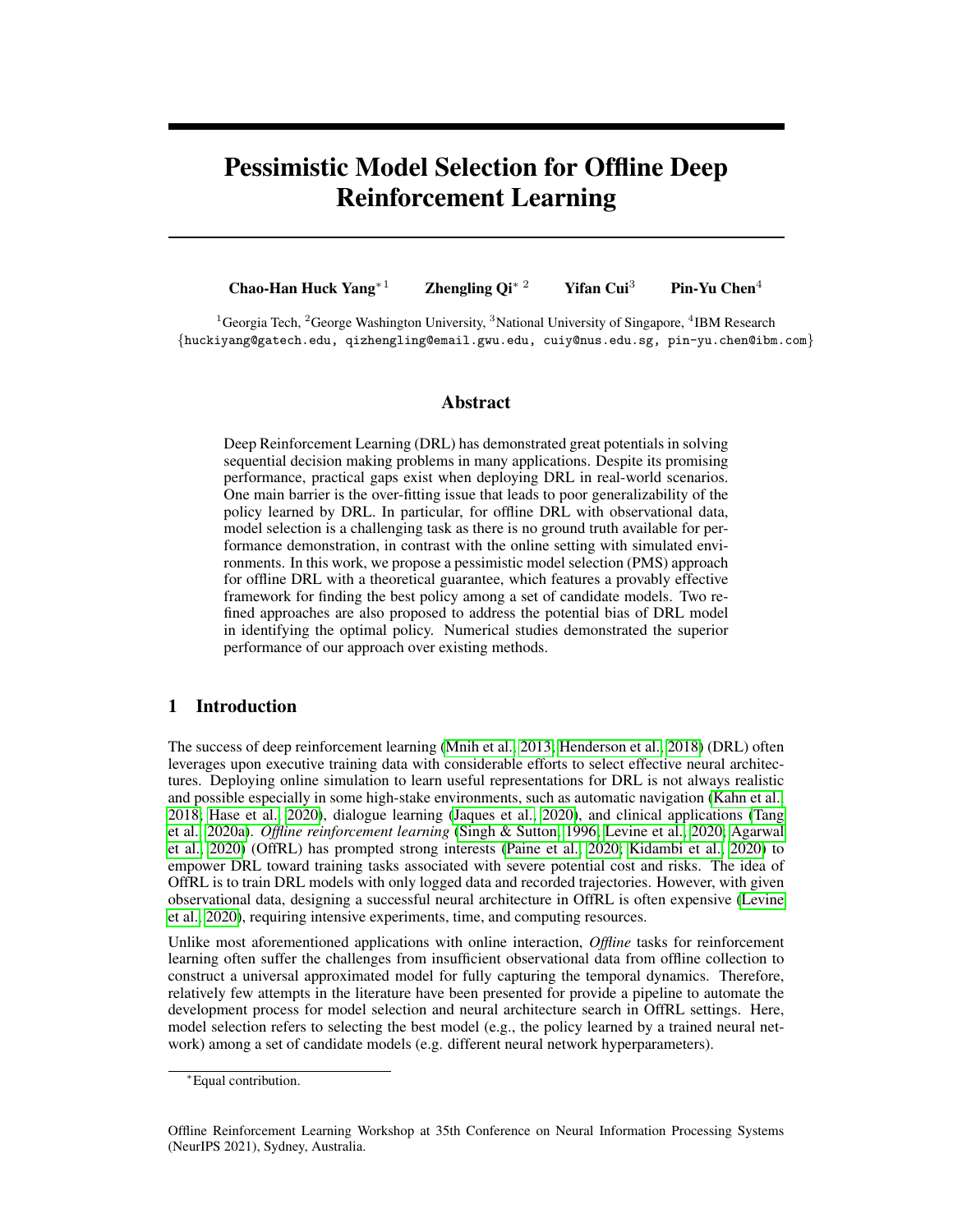policy  $\pi$ , we use the discounted probability ratio function defined as

<span id="page-3-0"></span>
$$
\omega^{\pi,\nu}(s,a) = \frac{d^{\pi}(s,a)}{\frac{1}{T} \sum_{t=0}^{T-1} p_t^b(s,a)},
$$
\n(2)

where  $p_t^b(s, a)$  is the t-step visitation probability under the behavior policy b, i.e.,  $Pr^b(S_t = s, A_t = s)$ a). The ratio function  $\omega^{\pi,\nu}(s, a)$  is always assumed well defined. The estimation of ratio function is motivated by the observation that for every measurable function  $f$  defined over  $S$  - A,

$$
E[\frac{1}{T}\sum_{t=0}^{T-1}\omega^{\pi,\nu}(S_t, A_t)(f(S_t, A_t) - \gamma \sum_{a^0 \in \mathcal{A}} \pi(a' \mid S_{t+1})f(S_{t+1}, a'))]
$$
  
=  $(1 - \gamma)E_{S_0 \sim \nu}[\sum_{a \in \mathcal{A}} \pi(a \mid S_0)f(a, S_0)],$  (3)

based on which several min-max estimation methods has been proposed such as [\(Liu et al., 2018;](#page-11-8) [Nachum et al., 2019;](#page-11-9) [Uehara & Jiang, 2019\)](#page-12-8); We refer to [\(Uehara & Jiang, 2019,](#page-12-8) Lemma 1) for a formal proof of equation [\(3\)](#page-3-0).

Finally, because our proposed model selection algorithm relies on an efficient evaluation of any target policy using batch data, we introduce three types of offline policy evaluation estimators in the existing RL literature. The first type is called direct method via estimating Q-function, based on the relationship that  $V(\pi) = (1 - \gamma) \sum_{s \in S, a \in A} \pi(a/s) Q(s, a) \nu(s)$ . The second type is motivated by the importance sampling [\(Precup, 2000\)](#page-11-10). Based on the definition of ratio function, we can see  $V(\pi) = \mathbb{E}[\frac{1}{T} \sum_{t=0}^{T-1} \omega^{\pi,\nu} (S_t, A_t) R_t]$ , from which a plugin estimator can be constructed. The last type of OPE methods combines the first two types of methods and construct a so-called doubly robust estimator [\(Kallus & Uehara, 2019;](#page-10-11) [Tang et al., 2020b\)](#page-12-9). This estimator is motivated by the efficient influence function of  $V(\pi)$  under a transition-sampling setting and the model that consists of the set of all observed data distributions given by arbitrarily varying the initial, transition, reward, and behavior policy distributions, subject to certain minimal regularity and identifiability conditions [\(Kallus & Uehara, 2019\)](#page-10-11), i.e.,

<span id="page-3-1"></span>
$$
\frac{1}{T} \sum_{t=0}^{T-1} \omega^{\pi,\nu} (S_t, A_t) (R_t + \gamma \sum_{a \in \mathcal{A}} \pi(a|S_{t+1}) Q^{\pi}(S_{t+1}, a) - Q^{\pi}(S_t, A_t)) \n+ (1 - \gamma) \mathbb{E}_{S_0 \sim \nu} \left[ \sum_{a \in \mathcal{A}} \pi(a|S_0) Q^{\pi}(S_0, a) \right] - \mathcal{V}(\pi).
$$
\n(4)

A nice property of doubly robust estimators is that as long as either the Q-function  $Q^{\pi}(s, a)$  or the ratio function  $\omega^{\pi,\nu}(s,a)$  can be consistently estimated, the final estimator of  $V(\pi)$  is consistent [\(Robins et al., 1994;](#page-11-11) [Jiang & Li, 2015;](#page-10-12) [Kallus & Uehara, 2019;](#page-10-11) [Tang et al., 2020b\)](#page-12-9). Furthermore, a doubly robust estimator based on [\(4\)](#page-3-1) can achieve semiparametric efficiency under the conditions proposed by [\(Kallus & Uehara, 2019\)](#page-10-11), even if nuisance parameters are estimated via black box models such as deep neural networks. Therefore such an estimator is particularly suitable under the framework of DRL. Our proposed algorithm will rely on this doubly robust type of OPE estimator.

#### 4 Pessimistic Model Selection (PMS) for Best Policy

In this section, we discuss our pessimistic model selection approach. For the ease of presentation, we focus on the framework of (deep) Q-learning, where policy optimization is performed via estimating the optimal Q-function. While this covers a wide range of state-of-the-art RL algorithms such as FQI [\(Ernst et al., 2005\)](#page-9-7), DQN [\(Mnih et al., 2013\)](#page-11-0) and QR-DQN [\(Dabney et al., 2018\)](#page-9-6), we remark that our method is not restricted to this class of algorithms.

Suppose we have total number of  $L$  candidate models for policy optimization, where each candidate model will output an estimated policy, say  $\hat{\pi}_l$  for 1 *l* L. Our goal is to select the best policy among  $L$  policies during our training procedure. Note that these  $L$  models can be different deep neural network architectures, hyper-parameters, and various classes of functions for approximating the optimal Q-function or policy class, etc.

#### 4.1 Difficulties and Challenges

Given a candidate l among  $L$  models, we can apply for example FQI using the whole batch data  $D_n$  to learn an estimate of  $Q^*$  as  $\hat{Q}_l$  and an estimated optimal policy  $\hat{\pi}_l$  defined as  $\hat{\pi}_l(a/s)$  2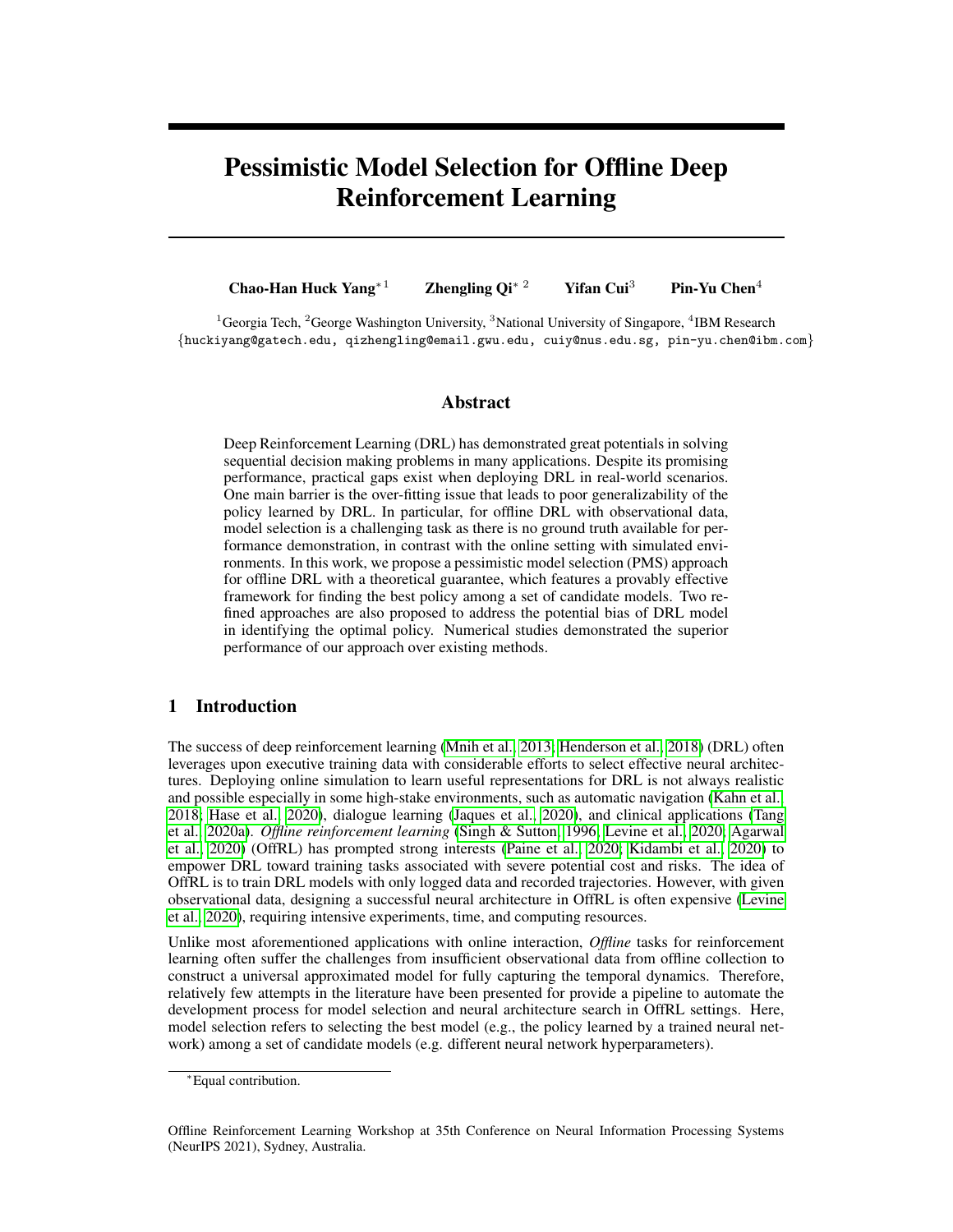$argmax_{a\in\mathcal{A}}\widehat{Q}_l(s, a)$ , for every s 2 S. In order to select the final policy, one may use a naive greedy approach to choose some  $t$  such that  $t \geq \argmax_l \mathbb{E}_{S_0 \sim \nu}[\sum_{a \in A} \hat{\pi}_l(a/s) \hat{Q}_l(S_0, a)]$ , as our goal is to maximize  $V(\pi)$ . However, using this criterion will lead to over-fitting. Specifically, due to the distributional mismatch between the behavior policy and target policies, which is regarded as a fundamental challenge in OffRL [\(Levine et al., 2020\)](#page-11-1), we may easily overestimate Q-function, especially when some state-action pairs are not sufficiently visited in the batch data. This issue becomes more serious when we apply max-operator during our policy optimization procedure. Such observations have already been noticed in recent works, such as [\(Kumar et al., 2019,](#page-10-13) [2020;](#page-10-14) [Paine](#page-11-2) [et al., 2020;](#page-11-2) [Yu et al., 2020;](#page-12-10) [Tang & Wiens, 2021;](#page-12-3) [Jin et al., 2021\)](#page-10-15). Therefore, it may be inappropriate to use this criterion for selecting the best policy among L models.

One may also use cross-validation procedure to address the issue of over-fitting or overestimating Q-function for model selection. For example, one can use OPE approaches on the validate dataset to evaluate the performance of estimated policies from the training data set (see Tang  $\&$  Wiens [\(2021\)](#page-12-3) for more details). However, since there is no ground truth for the value function of any policies, the OPE procedure on the validation dataset cannot avoid involving additional tuning on hyperparameters. Therefore such a procedure may still incur a large variability due to the overfitting issue. In addition, arbitrarily splitting the dataset for cross-validation and ignoring the Markov dependent structure will cause additional errors, which should be seriously taken care of.

#### 4.2 Sequential Model Selection

In the following, we propose a pessimistic model selection algorithm for finding an optimal policy among  $L$  candidate models. Our goal is to develop an approach to estimate the value function under each candidate model during our policy optimization procedure with theoretical guarantee. The proposed algorithm is motivated by recent development in statistical inference of sequential decision making [\(Luedtke & Van Der Laan, 2016;](#page-11-12) [Shi et al., 2020\)](#page-11-13). The idea is to first estimate optimal Q-function  $Q^*$ , optimal policy  $\pi^*$  and the resulting ratio function based on a chunk of data, and evaluate the performance of the estimated policy on the next chunk of data using previously estimated nuisance functions. Then we combine the first two chunks of data, perform the same estimation procedure and evaluation on the next chunk of data. The framework of MDP provides a nature way of splitting the data.

Specifically, denote the index of our batch dataset  $D_n$  as  $J_0 = f(i, t) : 1 \quad i \quad n, 0 \quad t < Tg$ . We divide  $J_0$  into O number of non-overlapping subsets, denoted by  $J_1$ , ,  $J_O$  and the corresponding data subsets are denoted by  $D_1$ ,  $D_O$ . Without loss of generality, we assume these data subsets have equal size. We require that for any  $1 \quad o_1 < o_2 \quad O$ , any  $(i_1, t_1) \n\supseteq J_{o_1}$  and  $(i_2, t_2) \n\supseteq J_{o_2}$  $J_{o_2}$ , either  $i_2 \neq i_1$  or  $t_1 < t_2$ . For 1 o O, denote the aggregate chunks of data as  $D_o =$  $\{(S_{i,t}, A_{i,t}, R_{i,t}, S_{i,t+1}), (i,t) \supseteq J_o = J_1 \left[ \begin{array}{cc} I & J_o \end{array} \right].$ 

We focus on FQI algorithm for illustrative purpose and it should be noticed that our algorithm can be applied to other RL algorithms. Starting from the first chunk of our batch data, at the o-th step  $(o = 1, , o = 1)$ , for each candidate model  $l = 1, , l$ , we apply FQI on  $D<sub>o</sub>$  to compute  $\hat{Q}_l^{(o)}$  as an estimate of optimal Q-function and obtain  $\hat{\pi}_l^{(o)}$  $\hat{h}_l^{(o)}$  correspondingly such that  $\hat{\pi}_l^{(o)}$  $\binom{0}{l}(a/s)$  2  $\argmax_{a \in \mathcal{A}} Q_l^{(o)}(s, a)$  for every s 2 S. Additionally, we compute an estimate of ratio function  $\omega^{\hat{\pi}_{l}^{(o)},\nu}$  using  $D_o$  by many existing algorithms such as [Nachum et al.](#page-11-9) [\(2019\)](#page-11-9). Denote the resulting estimator as  $\hat{\omega}^{\hat{\pi}_i^{(o)},\nu}$ . The purpose of estimating this ratio function is to improve the efficiency and robustness of our value function estimation for each candidate model. Then we compute the and robustness of our value function estimation for each candidate model. Then we compute the estimated value function of  $\hat{\pi}_{l}^{(o)}$  $\binom{0}{l}$  on  $D_{o+1}$  as

$$
\hat{\mathcal{V}}_{\mathcal{D}_{o+1}}(\hat{\pi}_l^{(o)}) = (1 - \gamma) \mathbb{E}_{S_0 \sim \nu} \left[ \sum_{a_0 \in \mathcal{A}} \hat{\pi}_l^{(o)}(a_0 | S_0) \hat{Q}_l^{(o)}(S_0, a_0) \right]
$$
(5)

<span id="page-4-0"></span>
$$
+E_{\mathcal{D}_{o+1}}[\widehat{\omega}^{\widehat{\pi}_{l}^{(o)},\nu}(S,A)(R+\gamma\sum_{a^0\in\mathcal{A}}\widehat{\pi}_{l}^{(o)}(a'|S')\widehat{Q}_{l}^{(o)}(S',a')-\widehat{Q}_{l}^{(o)}(S,A))],\tag{6}
$$

where  $E_{\mathcal{D}_{o+1}}$  denotes the empirical average over the  $(o + 1)$  chunk of dataset and  $(S, A, R, S')$  is one transition tuple in  $D_{o+1}$ . While one can aggregate  $\hat{V}_{\mathcal{D}_{o+1}} (\hat{\pi}_{l}^{(o)})$  $\binom{0}{l}$  for 1 o  $\binom{(O-1)}{l}$  to evaluate the performance of  $L$  models, the uncertainty of these estimates due to the finite sample estimation should not be ignored. Therefore, in the following, we derive an uncertainty quantification of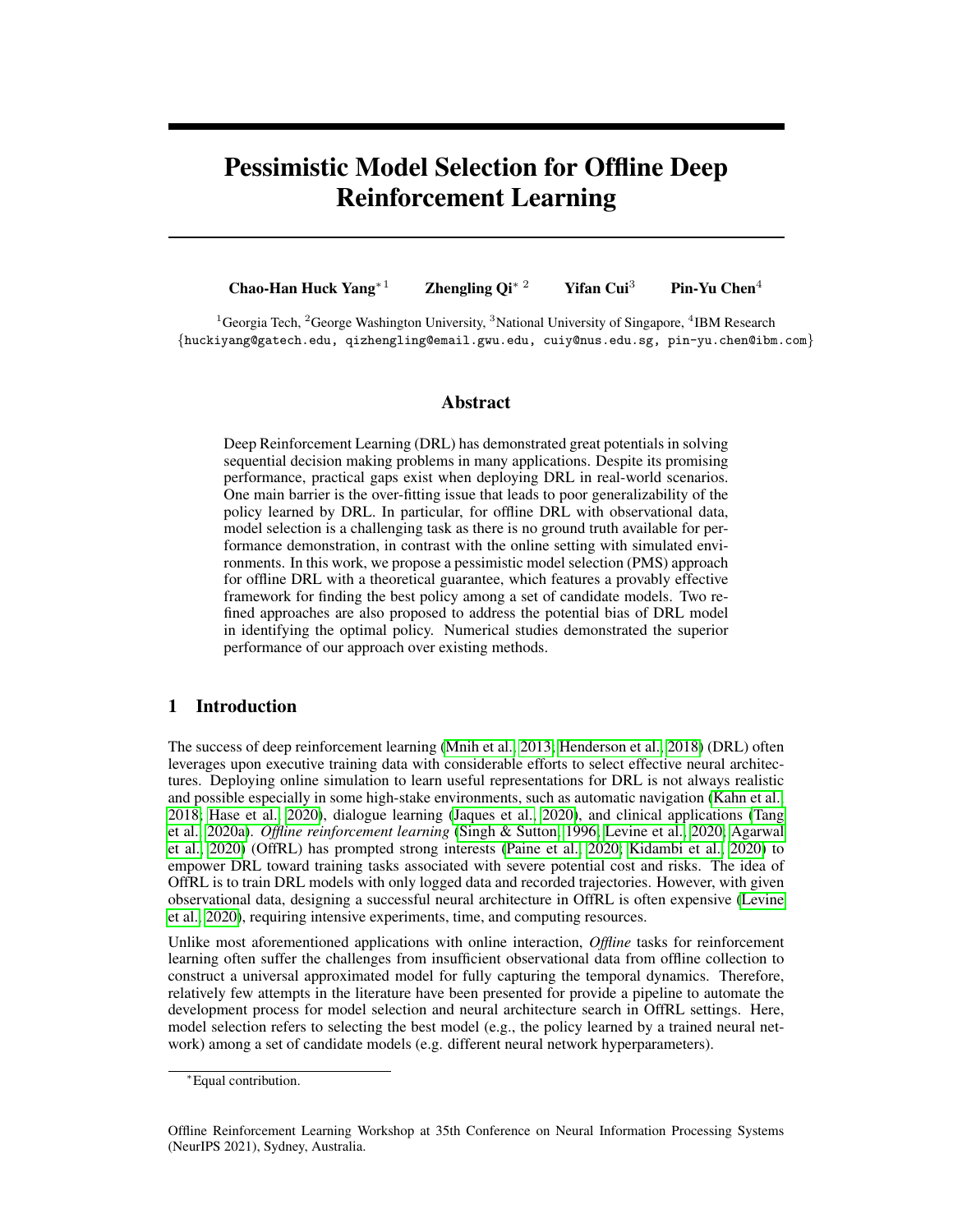our estimated value function for each candidate model, for performing model selection. Based on equation [\(4\)](#page-3-1), (conditioning on  $D_o$ ), the variance of  $\hat{V}_{D_{o+1}} (\hat{\pi}_l^{(o)})$  $\binom{[O]}{l}$  is

$$
\sigma^{2}(\hat{\pi}_{l}^{(o)}) = \mathbb{E}[\{\widehat{\omega}^{\hat{\pi}_{l}^{(o)},\nu}(S,A)(R+\gamma\sum_{a^{0}\in\mathcal{A}}\hat{\pi}_{l}^{(o)}(a'|S')\widehat{Q}_{l}^{(o)}(S',a') - \widehat{Q}_{l}^{(o)}(S,A))\}^{2}],
$$
(7)

where  $(S, A, S')$  is a transition tuple with  $(S, A)$  follows some stationary distribution. See Assumption [1.](#page-5-0) Correspondingly we have an estimate defined as

$$
\hat{\sigma}_{o+1}^2(\hat{\pi}_l^{(o)}) = \mathbb{E}_{\mathcal{D}_{o+1}}[\{\widehat{\omega}^{\hat{\pi}_l^{(o)},\nu}(S,A)(R+\gamma\sum_{a^0\in\mathcal{A}}\hat{\pi}_l^{(o)}(a'|S')\widehat{Q}_l^{*(o)}(S',a') - \widehat{Q}_l^{*(o)}(S,A))\}^2].
$$
 (8)

The estimation procedure stops once we have used all our offline data and denote the final estimated policy as  $\hat{\pi}_{l}$  for each  $l = 1, \dots, L$ . Notice that  $\hat{\pi}_{l} = \hat{\pi}_{l}^{(O)}$  $\mu$ . Finally, we compute the weighted average of all the intermediate value functions as our final evaluation of the estimated policy  $\hat{\pi}_l$ , i.e.,

<span id="page-5-5"></span><span id="page-5-4"></span>
$$
\hat{\mathcal{V}}(\hat{\pi}_l) = \left(\sum_{o=1}^{O-1} \frac{1}{\hat{\sigma}_{o+1}(\hat{\pi}_l^{(o)})}\right)^{-1} \left(\sum_{o=1}^{O-1} \frac{\hat{\mathcal{V}}_{\mathcal{D}_{o+1}}(\hat{\pi}_l^{(o)})}{\hat{\sigma}_{o+1}(\hat{\pi}_l^{(o)})}\right). \tag{9}
$$

In Section [5,](#page-5-1) we show that under some technical conditions, the following asymptotic result holds:

<span id="page-5-2"></span>
$$
\frac{\sqrt{nT(O-1)/O} \left(\hat{\mathcal{V}}(\hat{\pi}_l) - \mathcal{V}(\hat{\pi}_l)\right)}{\delta(l)} \implies \mathcal{N}(0, 1),\tag{10}
$$

where  $\hat{\sigma}(l) = (O \ 1)(\sum_{\rho=1}^{O-1} f \sigma_{\rho+1}(\hat{\pi}_{l}^{(o)})$  $\binom{10}{l}$  $\binom{10}{l}$  $\binom{-1}{l}$  = ) refers to weak convergence when either n or T goes to infinity, and  $\mathcal{N}(0, 1)$  refers to the standard normal distribution. Based on the asymp-totic result in [\(10\)](#page-5-2), we can construct a confidence interval for the value function of each policy  $\hat{\pi}_l$ . Given a confidence level  $\alpha$ , for each l, we can compute  $U(l) = \hat{V}(\hat{\pi}_l)$   $z_{\alpha/2} \sqrt{O/nT(O-1)}\hat{\sigma}(l)$ , where  $z_{\alpha/2}$  is  $(1 \frac{\alpha}{2})$ -quantile of the standard normal distribution. Our final selected one is  $\hat{l}$  2 argmax<sub>1≤l≤L</sub> U(l).

The use of  $U(l)$  is motivated by the recent proposed pessimistic idea to address the overestimation issue of value (or Q) function in the OffRL setting. See [Kumar et al.](#page-10-13) [\(2019,](#page-10-13) [2020\)](#page-10-14); [Jin et al.](#page-10-15) [\(2021\)](#page-10-15); [Xie et al.](#page-12-11) [\(2021\)](#page-12-11); [Uehara & Sun](#page-12-12) [\(2021\)](#page-12-12); [Zanette et al.](#page-12-13) [\(2021\)](#page-12-13) for details. The final output of our algorithm is  $\hat{\pi}$ <sub> $\hat{i}$ </sub> and an outline of the proposed algorithm can be found in Algorithm [1.](#page-6-1) As we can see, our algorithm is nearly tuning free, which provides great flexibility in real-world applications. The only two adjustable parameters is O and  $\alpha$ . The size of O balances the computational cost and the finite-sample accuracy of evaluating each candidate model. In specific, we can indeed show that the variance of the estimated value function by our algorithm can achieve the semi-parametric efficiency bound, which is best one can hope for. So in the asymptotic sense, the effect of  $O$  is negligible. In the finite-sample setting, we believe the performance will be discounted by a factor  $\sqrt{O(1/O)}$ . Therefore, if O is large enough,  $\sqrt{O(1/O)}$  will have a mere effect on the performance. See Theorem [1.](#page-6-2) However, using large  $\ddot{O}$  will result in a large computational cost. As a sacrifice for the nearly tuning free algorithm, we need to apply OffRL algorithms  $O$  times for each candidate model. The parameter  $\alpha$  determines how worst the performance of each policy we should use to evaluate each policy. See Corollary [1](#page-6-0) for more insights.

### <span id="page-5-1"></span>5 Theoretical Results

<span id="page-5-0"></span>In this section, we justify our asymptotic result given in [\(10\)](#page-5-2). We use  $O_p$  to denote the stochastic boundedness. Before that, we make several technical assumptions:

<span id="page-5-3"></span>Assumption 1 *The stochastic process*  $fA_t$ ,  $S_t g_{t\geq 0}$  *is stationary with stationary distribution*  $p_{\infty}$ *.* **Assumption 2** For every 1  $\vec{l}$  L and  $\vec{l}$  o  $\vec{O}$ , we have  $EjV(\hat{\pi}^{(o)}_l)$  $\bigvee_{l}^{(o)}\bigvee(\pi^{*})$ *j*  $C_{0}(nT/O)^{-\kappa}$ , *for some constant*  $C_0$  *and*  $\kappa > 1/2$ *.* 

Assumption [1](#page-5-0) is standard in the existing literature such as [\(Kallus & Uehara, 2019\)](#page-10-11). Assumption [2](#page-5-3) is key to our developed asymptotic results developed. This assumption essentially states that all candidate models are good enough so that eventually their value functions will converge to that of the optimal one. This implies that there is no asymptotic bias in identifying the optimal policy. While this is reasonable thanks to the capability of deep neutral networks, which has demonstrated their empirical success in many RL applications, such an assumption could still be strong. In Section [6,](#page-7-2)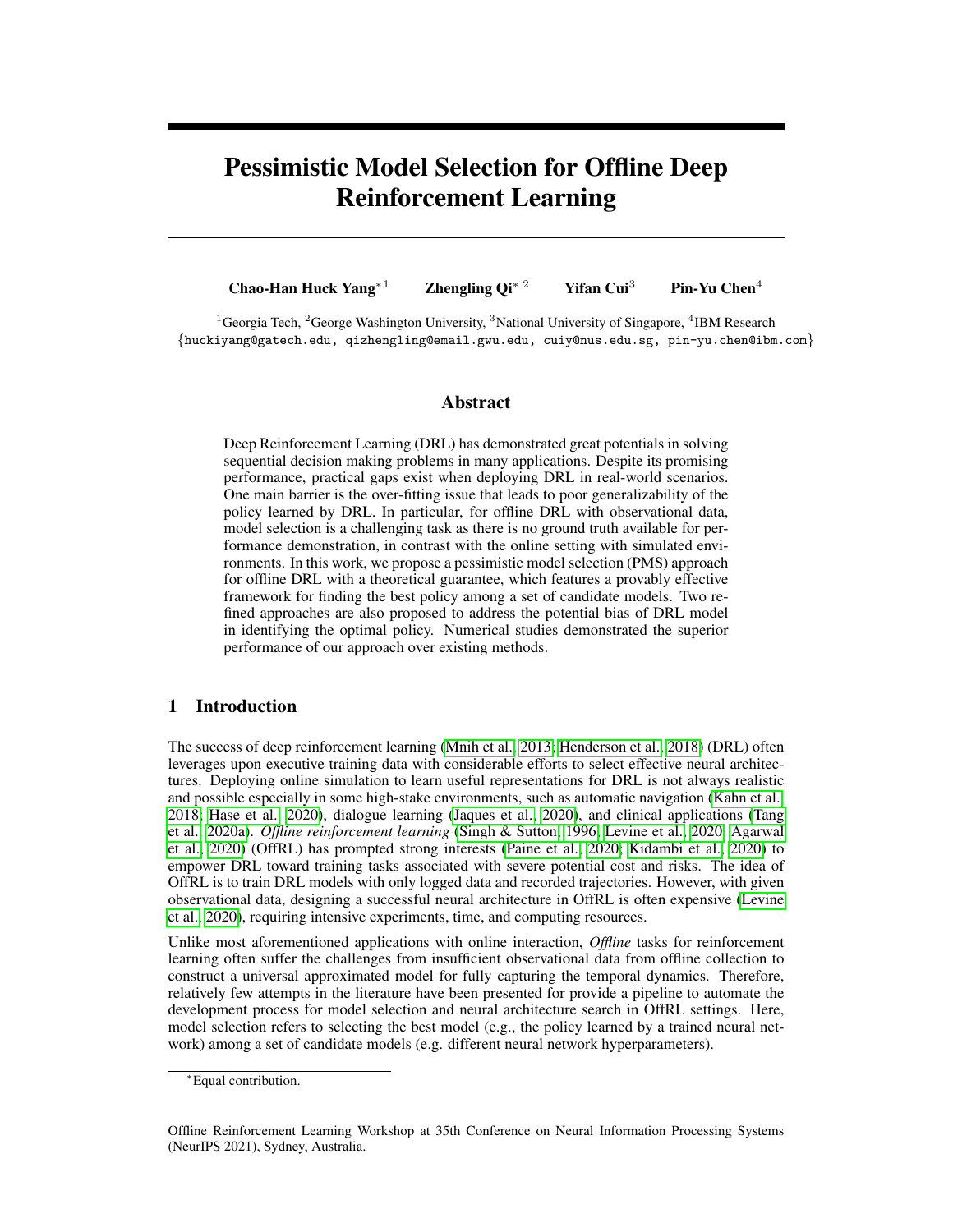Algorithm 1: Pessimistic Model Selection (PMS) for OffRL

<span id="page-6-1"></span>**Input:** Dataset  $D_n$  and L candidate models for estimating optimal Q-function and policy; We divide  $D_n$  into non-overlapping subsets denoted by  $D_1$ ,  $D_O$ . We require that for any 1  $o_1 < o_2$   $O$ , any  $(i_1, t_1) \supseteq J_{o_1}$  and  $(i_2, t_2) \supseteq J_{o_2}$ , either  $i_2 \notin i_1$  or  $t_1$   $t_2$ . 1 for  $l \nightharpoonup L$  do 2 | for  $o = 1$  *to*  $O = 1$  do 3 For  $l \geq L$  models, construct the optimal  $\widehat{Q}_l^{(o)}$  and  $\widehat{\pi}_l^{(o)}$  $\binom{0}{l}$  using  $D_o$  data subset. 4 Compute  $\widehat{\omega}_{\mu}^{\hat{\pi}_{\mu}^{(o)},\nu}$  using  $D_o$  by [Nachum et al.](#page-11-9) [\(2019\)](#page-11-9) and min-max solver for [\(3\)](#page-3-0). 5 Compute  $\hat{V}_{\mathcal{D}_{o+1}} (\hat{\pi}_{l}^{(o)})$  $\binom{1}{l}$  and  $\binom{2}{0+1}(l)$  using  $D_{o+1}$  given in [\(5\)](#page-4-0) and [\(8\)](#page-5-4) respectively. 6 | end 7 Sor *l*-th model, we compute  $U(l) = \hat{V}(\hat{\pi}_l)$   $z_{\alpha/2}\sqrt{nT(O-1)/O}\hat{\sigma}(l)$ , where  $\hat{V}(\hat{\pi}_l)$  and  $\partial(l)$  are given in [\(9\)](#page-5-5) and [\(10\)](#page-5-2) respectively. 8 end 9 Pick  $\hat{l}$  = arg max<sub>l</sub>  $U(l)$  as the selected model and run the algorithm on full dataset to obtain  $\hat{\pi}_{\hat{l}}$ .

10 **Return**  $\hat{\pi}_{\hat{l}}$ .

we try to relax this assumption and provide two remedies for addressing possibly biased estimated policies. In addition, Assumption [1](#page-5-0) also requires that the convergence rates of value functions under estimated policies are fast enough. This has been shown to hold under the margin condition on  $\pi^*$ , see e.g., [\(Hu et al., 2021\)](#page-10-16) for more details.

<span id="page-6-3"></span>**Assumption 3** *For every* 1 *l L and* 1 *o O* 1*, suppose*  $E_{(S,A)\sim p_1}j\hat{Q}_l^{(o)}(S,A)$  $Q^{\hat{\pi}_l^{(o)}}(S, A)$ <sup>2</sup> =  $O_p f(nT/O)^{-2\kappa_1} g$  for some constant  $\kappa_1$  0. In addition,  $\hat{Q}_l^{(o)}$  is uniformly *bounded almost surely.*

<span id="page-6-4"></span>**Assumption 4** *For every* 1 *l L* and 1 o O 1*, suppose*  $E_{(S,A)\sim p}$ ,  $\int_{\omega}^{\infty} \hat{\pi}_t^{(s)} \cdot \nu(S,A)$  $\omega^{\hat{\pi}_{l}^{(o)},\nu}(S,A)$ <sup>2</sup> =  $O_p f(nT/O)^{-2\kappa_2}$  *g* for some constant  $\kappa_2$  0. In addition, both  $\omega^{\hat{\pi}_{l}^{(o)},\nu}$  and  $\widehat{\omega}^{\hat{\pi}_{l}^{(o)},\nu}$  are uniformly bounded above and below away from 0 almost surely.

<span id="page-6-5"></span>**Assumption 5** For every 1 l L and 1  $^{2}(\mathbf{\hat{\pi}}_{l}^{(o)}% )^{2}=\mathbf{\hat{\pi}}_{l}^{(o)}(\mathbf{\hat{\pi}}_{l}^{(o)}% )^{2}$  $\binom{a}{l}$  and  $\binom{\partial^2}{0+1}$  ( $\binom{a}{l}$ l ) *are bounded above and below from* 0 *almost surely.*

Assumptions [3](#page-6-3) and [4](#page-6-4) impose high-level conditions on two nuisance functions. Our theoretical results only require  $\kappa_1 + \kappa_2 > 1/2$ , which is a mild assumption. For example, if considered parametric models for both Q-function and ratio function, then  $\kappa_1 = \kappa_2 = 1/2$ . If considered nonparametric models for these two nuisance functions such as deep neural networks, then  $1/4 < \kappa_1, \kappa_2 < 1/2$  can be obtained under some regularity conditions. See [Fan et al.](#page-9-8) [\(2020\)](#page-9-8) and [Liao et al.](#page-11-14) [\(2020\)](#page-11-14); [Uehara](#page-12-14) [et al.](#page-12-14) [\(2021\)](#page-12-14) for the convergence rates of Q-function and ratio function by non-parametric models respectively. In addition, Assumption [5](#page-6-5) is a mild assumption, mainly for theoretical justification. Then we have the following main theorem as a foundation of our proposed algorithm.

Theorem 1 *Under Assumptions [1-](#page-5-0)[5,](#page-6-5) we have*

<span id="page-6-6"></span><span id="page-6-2"></span><span id="page-6-0"></span>
$$
(\sqrt{nT(O-1)/O}(\hat{\mathcal{V}}(\hat{\pi}_l)-\mathcal{V}(\hat{\pi}_l)))/\hat{\sigma}(l) \Longrightarrow \mathcal{N}(0,1).
$$
 (11)

Theorem [1](#page-6-2) provides an uncertainty quantification of each candidate model used in policy optimization. Such uncertainty quantification is essential in OffRL as data are often limited. We highlight the importance of such results in Appendix [A.](#page-13-0) A consequent result following Theorem [1](#page-6-2) validates the proposed Algorithm [1:](#page-6-1)

**Corollary 1**  $\liminf_{nT \to \infty} \Pr(V(\hat{\pi}_i)$  max $_{1 \leq l \leq L} V(\hat{\pi}_l)$  2 $z_{\alpha/2} \sqrt{nT(O-1)/O}\hat{\sigma}(l)$ ) 1 La *under Assumptions [1](#page-5-0)[-5.](#page-6-5)*

As can be seen clearly from Corollary [1](#page-6-0) and the proposed PMS, with a large probability (by letting  $\alpha$  small), we consider the worst performance of each candidate model  $\hat{\pi}_l$  in the sense of the lower confidence limit of the value function, and then select the best one among all models.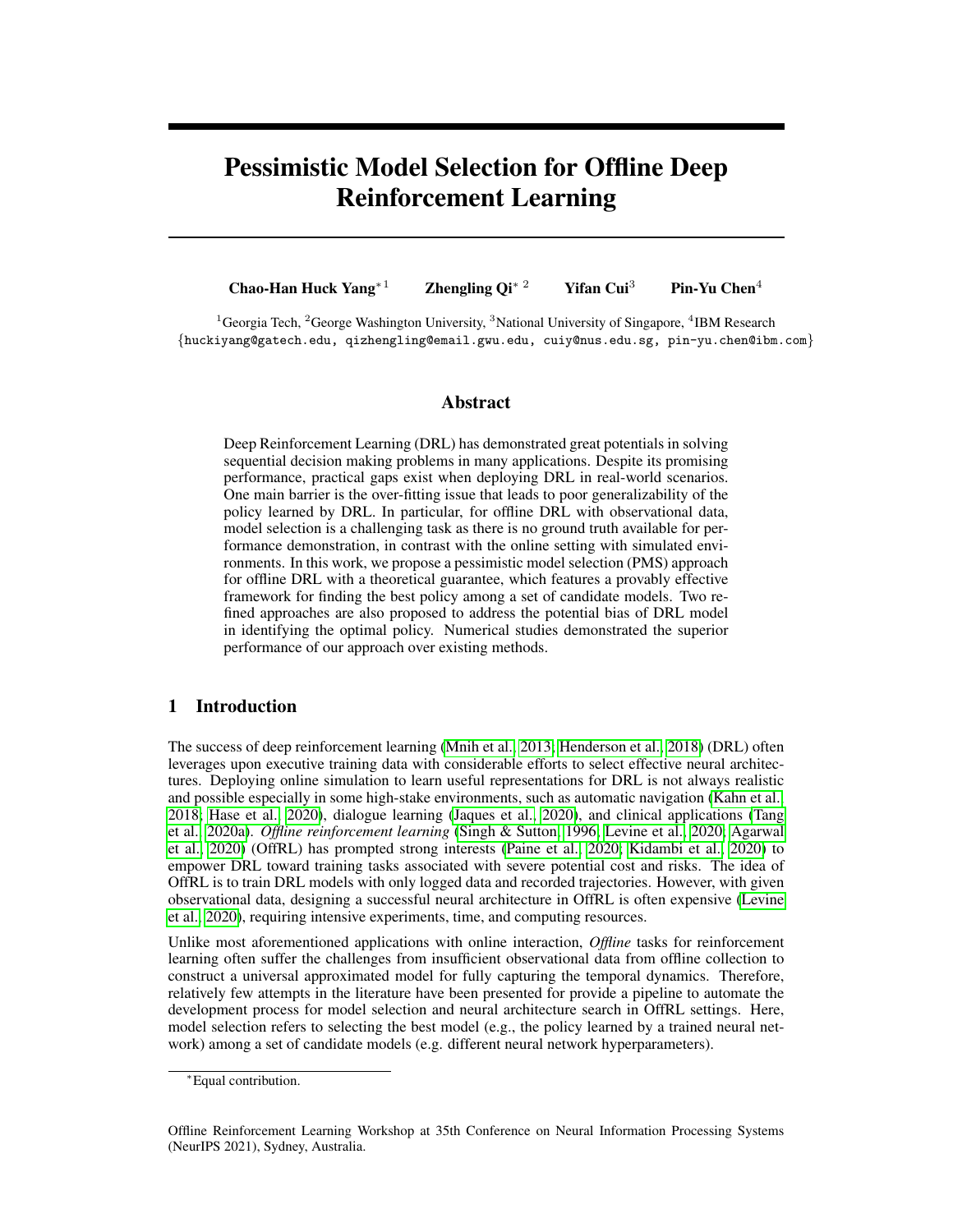#### <span id="page-7-2"></span>6 Two Refined Approaches

In this section, we relax Assumption [2](#page-5-3) by allowing possibly non-negligible bias in estimating the optimal policy and introduce two refined approaches for addressing this issue. Instead of imposing Assumption [2,](#page-5-3) we make an alternative assumption below.

**Assumption 6** For every 1 l L, there exists  $B(l)$  such that  $\max_{1 \leq o \leq (O-1)} j\vee(\hat{\pi}_{l}^{(o)})$  $\binom{O}{l}$  $V(\pi^*$  $B(l)$  *almost surely.* 

Assumption [6](#page-7-3) is a very mild assumption. It essentially states that the biases for all our intermediate value function estimates are bounded by some constant, which is much weaker than Assumption [2.](#page-5-3) In this case, the asymptotic results in [\(11\)](#page-6-6) may not hold in general. Correspondingly, we have the following result.

Theorem 2 *Under Assumptions [1,](#page-5-0) [3-](#page-6-3)[6,](#page-7-3) for every* 1 l L*, the following inequality holds.*

<span id="page-7-5"></span><span id="page-7-4"></span><span id="page-7-3"></span>
$$
\liminf_{nT \to \infty} \Pr\left( |\mathcal{V}(\pi^*) - \hat{\mathcal{V}}(\hat{\pi}_l)| \le z_{\alpha/2} \sqrt{O/nT(O-1)}\hat{\sigma}(l) + B(l) \right) \ge 1 - \alpha.
$$
 (12)

Motivated by Lepski's principle [\(Lepski & Spokoiny, 1997\)](#page-11-15) from nonparametric statistics and [\(Su](#page-12-4) [et al., 2020\)](#page-12-4) studying the model selection of OPE, we consider the following refined model-selection procedure to find the best policy. We first rank L candidate models in an non-increasing order based on the value of  $\hat{\sigma}(l)$ , i.e., for  $1 \quad i < j \quad L$ ,  $\hat{\sigma}(i) \quad \hat{\sigma}(j)$ . Then for *i*-th model, we construct an interval as  $I(l) = [\hat{V}(\hat{\pi}_l) \quad 2z_{\alpha/(2L)}\sqrt{O/nT(O-1)}\hat{\sigma}(l), \hat{V}(\hat{\pi}_l) + 2z_{\alpha/(2L)}\sqrt{O/nT(O-1)}\hat{\sigma}(l)].$ Finally the optimal model/policy we choose is  $\hat{\pi}$ <sub>i</sub> such that  $\hat{i} = \max \hat{\pi} : 1 \quad i \quad L, \ \iota_{1 \leq j \leq i}I(j) \neq j$  $\mathcal{G}$ . To show this procedure is valid, we need to make one additional assumption.

**Assumption 7** *There exists a*  $\zeta$  < 1 *such that for* 1 *i* L,  $B(i)$   $B(i + 1)$  *and*  $\zeta \partial(i)$  $\hat{\sigma}(i + 1)$   $\hat{\sigma}(i)$  *almost surely.* 

This assumption is borrowed from [Su et al.](#page-12-4) [\(2020\)](#page-12-4). It typically assumes that after sorting our model based on  $\hat{\sigma}(l)$ , the bias of estimated policy is monotonically increasing and the standard deviation is monotonically deceasing but not too quickly. This is commonly seen when all candidate estimators exhibit some bias-variance trade-off phenomena. Define the following event

<span id="page-7-1"></span>
$$
E = j\hat{V}(\hat{\pi}_i) \quad V(\pi^*)j \quad 6(1+\zeta^{-1}) \min_{1 \le i \le L} f(t) + z_{\alpha/(2L)}\sqrt{O/nT(O-1)}\hat{\sigma}(i)g. \tag{13}
$$

Then we have the following theoretical guarantee for our refined procedure.

Corollary 2 *Under Assumptions [1,](#page-5-0) [3-](#page-6-3)[7,](#page-7-4) we have* lim inf  $int_{nT\to\infty}$   $\alpha$   $\alpha$   $\alpha$   $\alpha$   $\beta$   $\rightarrow$   $\beta$ , with probability at least 1  $\alpha$   $\delta$ , for every 1 i  $\alpha$   $L$ ,  $j\vee(\hat{\pi}_i)$   $\hat{\vee}(\hat{\pi}_i)$ 1  $\alpha$ *. If we further assume*  $c(\delta)$  log $(L)\delta(i)/$ p  $NT$  *for some constant*  $c(\delta)$ *, then*  $\lim_{nT \to \infty} \Pr(E)$  1  $\alpha$   $\delta$ *, where* 

$$
\mathcal{E} = |\mathcal{V}(\hat{\pi}_i) - \mathcal{V}(\pi^*)| \le 3(1 + \zeta^{-1}) \min_{1 \le i \le L} \{ B(i) + (c(\delta) \log(L) + z_{\alpha/(2L)}) \sqrt{O/nT(O-1)} \hat{\sigma}(i) \}. \tag{14}
$$

The additional assumption (i.e., the high probability bound) in Corollary [2](#page-7-1) can be shown to hold by the empirical process theory under some technical conditions [\(Van de Geer, 2000\)](#page-12-15). Hence Corollary [2](#page-7-1) provides a strong guarantee that the regret of the final selected policy is bounded by the smallest error bound among all L candidate policies. Note that Assumption [3](#page-6-3) imposed here could be strong.

Another refined approach: Notice that the above refined approach indeed focuses on OPE estimates to select the best policy with regret warranty. The rough motivation behind is to find a policy that has the smallest estimation error to the optimal one. However, such procedure may not directly match the goal of maximizing the value function in OffRL. To relieve this issue , we can alternatively choose the final policy as  $\hat{\pi}^{\hat{i}}_{\hat{i}}$  such that  $\hat{i}$  = argmax $_{1\leq i\leq\hat{i}}\hat{V}(\hat{\pi}_i)$  2 $z_{\alpha/2}\sqrt{nT(O-1)/O}\hat{\sigma}(i)$ , where the argmax is taken over  $\hat{i}$  models. This approach can be viewed as a combination of PMS and the above refined approach. By adopting this approach, candidate models with large biases are firtly removed by the truncation on  $\hat{i}$ . Then, we use the idea of PMS to select the best model having the best worst performance among the remaining candidates. Unfortunately, we do not have theoretical guarantee for this combined approach.

## <span id="page-7-0"></span>7 Experimental Results

We select six DQN environments ( $E_1$  to  $E_6$ ) from open-source benchmarks [\(Brockman et al., 2016;](#page-9-9) [Juliani et al., 2018\)](#page-10-17) to conduct numerical experiments, as shown in Fig. [5](#page-18-1) of Appendix [C.](#page-18-0) These tasks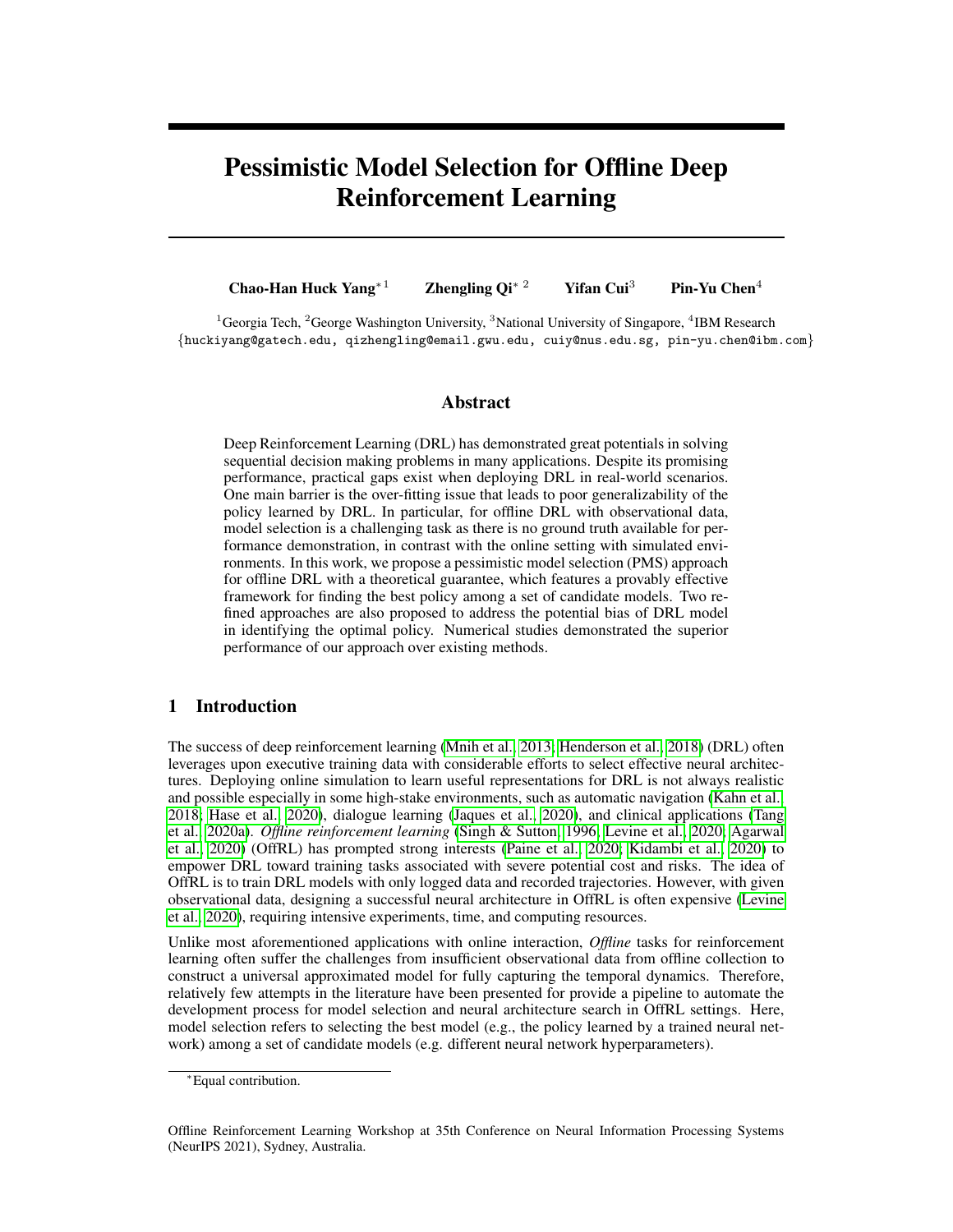<span id="page-8-0"></span>



Figure 2: Box plots of model selection performance data size. PMS attains the best performance and has from offline learning in each DRL algorithms for  $E_2$ . the least sensitivity.

Figure 3: Sensitivity analysis for different training

of deployed environments cover different domains that include tabular learning (Fig  $5(a)$ ); automatic navigation in a geometry environment with a physical ray-tracker (Fig [5\(](#page-18-1)b)); Atari digital gaming (Fig [5\(](#page-18-1)c) and (d)), and continuous control (Fig [5\(](#page-18-1)e) and (f)). We provide detailed task description and targeted reward for each environment in Appendix [C.](#page-18-0)

Experiment setups. To evaluate the performance of PMS with DQN models in offRL, we choose different neural network architectures under five competitive DRL algorithms including DQN by [\(Mnih et al., 2013,](#page-11-0) [2015\)](#page-11-3), BCQ by [\(Fujimoto et al., 2019\)](#page-10-9), BC by [\(Bain & Sammut, 1995;](#page-9-5) [Ross &](#page-11-6) [Bagnell, 2010\)](#page-11-6), BRAC by [\(Wu et al., 2019\)](#page-12-7) from RLU benchmarks, and REM by [\(Agarwal et al.,](#page-9-0) [2020\)](#page-9-0). Within each architecture, 70 candidate models are created by assigning different hyperparameters and training setups. See Appendix [C.1](#page-20-0) for details. We then conduct performance evaluation of different OffRL model selection methods on these generated candidate models.

Evaluation procedure. We utilize validation scores from OPE for each model selection algorithm, which picks the best (or a good) policy from the candidate set of size  $L$  based on its own criterion. Regret is used as the evaluation metric for each candidate. The regret for model  $l$  is defined as  $V(\pi_l)$   $V(\hat{\pi}_l)$ , where  $l^* = \arg \max_{l^0=1...L} V(\pi_{l^0})$  corresponds to the candidate policy with the best OPE validation performance. In our implementation, we treat  $\pi_l$  as  $\pi^*$ , the oracle but unknown best possible policy. A small regret is desirable after model selection. Note the optimal regret is not zero since we can only use data to obtain  $\hat{\pi}_l$  instead of  $\pi_l$  for each model. We provide additional top-k regret and precision results from Figure [6](#page-18-2) to [16](#page-20-1) in Appendix [C.](#page-18-0)

**Performance comparison.** As highlighted in Fig. [1](#page-1-0) in the introduction, we report estimated OPE values by different model selection approaches, i.e. PMS and three methods by [\(Tang & Wiens,](#page-12-3) [2021\)](#page-12-3), versus the true OPE values. In this experiment, we consider 70 DQN models under the above mentioned five DRL algorithms, i.e., 14 models are considered for each architecture. We use fewer models for each DRL algorithm mainly for clear presentation. By using the confidence interval constructed by our PMS procedure, our method is able to correctly select the top models, while the other three methods fail. To further investigate the performance of PMS, we implement model selection among 70 models within each DRL algorithm separately. Fig. [2](#page-8-0) shows the box plots of averaged regret over six environments after OPE per neural network architecture. Each subfigure contains results from one particular DRL algorithm with different hyperparameters or training setups. The left box plot refers to the regrets of all 70 models and the right one represents the regrets of top 10% models selected by the proposed PMS method. Note that the right box plot is a subset of the left one. The results show that our proposed PMS successfully helps to select models with the best policies and improve the average regret by a significant margin. In particular, PMS-REM-based models attain the lowest regrets, due to the benefit from its ensemble process. Detailed results for each environment is given in Appendix [C,](#page-18-0) where  $\alpha = 0.01$  and  $\dot{O} = 20$  are used in all experiments.

Sensitivity analysis. Fig. [3](#page-8-0) compares different selection algorithms with varying training data size. PMS outperforms others across all scales, and larger number of episodes gives smaller variation and lower sensitivity.

<span id="page-8-1"></span>

PMS algorithm with refinements. We replicate our experiments on in the offline navigation task in  $E_2$  (*Banana Collector*) for 30 times and report regrets of top 10% models selected by PMS and two refinements in Fig. [4.](#page-8-1) As we can see, while the overall per-

Figure 4: PMS and its refinements (R1/R2).

formances of the proposed three model selection methods are similar, two refined approaches have better regrets than PMS in terms of median, demonstrating their promising performances in identifying the best model. OPE results have been also evaluated also in DRL tasks with  $\mathbf{E}_1$  and  $\mathbf{E}_3$  to  $\mathbf{E}_6$ ,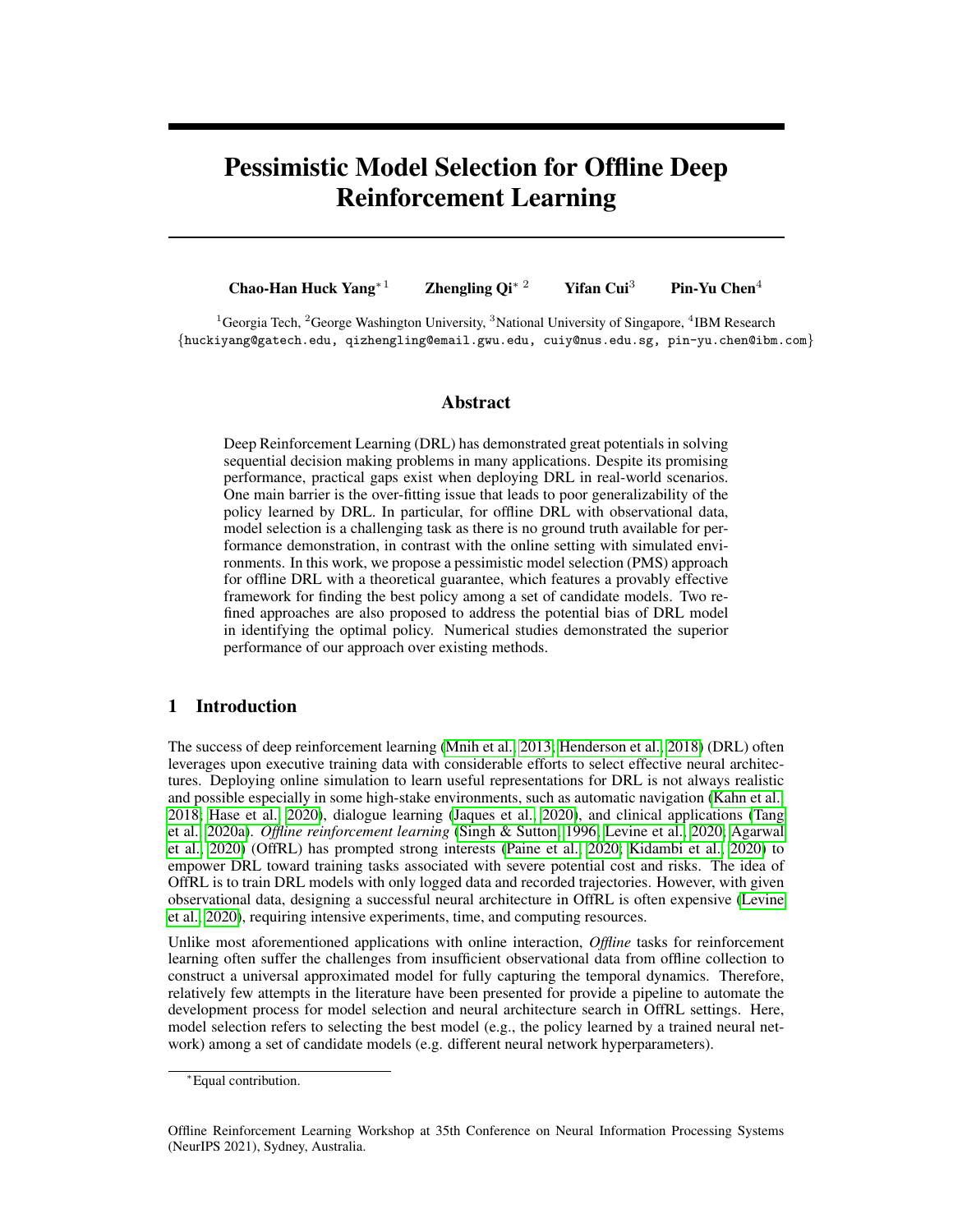where the refinement algorithms (PMS R1/R2) have only a small relative  $0.423\%$  performance difference compared to its original PMS setups.

## 8 Conclusion

We propose a new theory-driven model selection framework (PMS) for offline deep reinforcement learning based on statistical inference. The proposed pessimistic mechanism is warrants that the worst performance of the selected model is the best among all candidate models. Two refined approaches are further proposed to address the biases of DRL models. Extensive experimental results on six DQN environments with various network architectures and training hyperparameters demonstrate that our proposed PMS method consistently yields improved model selection performance over existing baselines. The results suggest the effectiveness of PMS as a powerful tool toward automating model selection in offline DRL.

#### **References**

- <span id="page-9-2"></span>Yasin Abbasi-Yadkori, Dávid Pál, and Csaba Szepesvári. Improved algorithms for linear stochastic bandits. *Advances in neural information processing systems*, 24:2312–2320, 2011.
- <span id="page-9-0"></span>Rishabh Agarwal, Dale Schuurmans, and Mohammad Norouzi. An optimistic perspective on offline reinforcement learning. In *International Conference on Machine Learning*, pp. 104–114. PMLR, 2020.
- <span id="page-9-5"></span>Michael Bain and Claude Sammut. A framework for behavioural cloning. In *Machine Intelligence 15*, pp. 103–129, 1995.
- <span id="page-9-11"></span>Gabriel Barth-Maron, Matthew W Hoffman, David Budden, Will Dabney, Dan Horgan, TB Dhruva, Alistair Muldal, Nicolas Heess, and Timothy Lillicrap. Distributed distributional deterministic policy gradients. In *International Conference on Learning Representations*, 2018.
- <span id="page-9-12"></span>Andrew Bennett and Nathan Kallus. Proximal reinforcement learning: Efficient off-policy evaluation in partially observed markov decision processes. *arXiv preprint arXiv:2110.15332*, 2021.
- <span id="page-9-9"></span>Greg Brockman, Vicki Cheung, Ludwig Pettersson, Jonas Schneider, John Schulman, Jie Tang, and Wojciech Zaremba. Openai gym. *arXiv preprint arXiv:1606.01540*, 2016.
- <span id="page-9-13"></span>Xiaocong Chen, Lina Yao, Julian McAuley, Guanglin Zhou, and Xianzhi Wang. A survey of deep reinforcement learning in recommender systems: A systematic review and future directions. *arXiv preprint arXiv:2109.03540*, 2021.
- <span id="page-9-3"></span>Wei Chu, Lihong Li, Lev Reyzin, and Robert Schapire. Contextual bandits with linear payoff functions. In *Proceedings of the Fourteenth International Conference on Artificial Intelligence and Statistics*, pp. 208–214. JMLR Workshop and Conference Proceedings, 2011.
- <span id="page-9-6"></span>Will Dabney, Mark Rowland, Marc Bellemare, and Remi Munos. Distributional reinforcement ´ learning with quantile regression. In *Proceedings of the AAAI Conference on Artificial Intelligence*, volume 32, 2018.
- <span id="page-9-7"></span>Damien Ernst, Pierre Geurts, Louis Wehenkel, and L. Littman. Tree-based batch mode reinforcement learning. *Journal of Machine Learning Research*, 6:503–556, 2005.
- <span id="page-9-8"></span>Jianqing Fan, Zhaoran Wang, Yuchen Xie, and Zhuoran Yang. A theoretical analysis of deep qlearning. In *Learning for Dynamics and Control*, pp. 486–489. PMLR, 2020.
- <span id="page-9-4"></span>Amir-massoud Farahmand and Csaba Szepesvári. Model selection in reinforcement learning. Ma*chine learning*, 85(3):299–332, 2011.
- <span id="page-9-1"></span>M Fard and Joelle Pineau. Pac-bayesian model selection for reinforcement learning. *Advances in Neural Information Processing Systems*, 23:1624–1632, 2010.
- <span id="page-9-10"></span>David A Freedman. On tail probabilities for martingales. *the Annals of Probability*, pp. 100–118, 1975.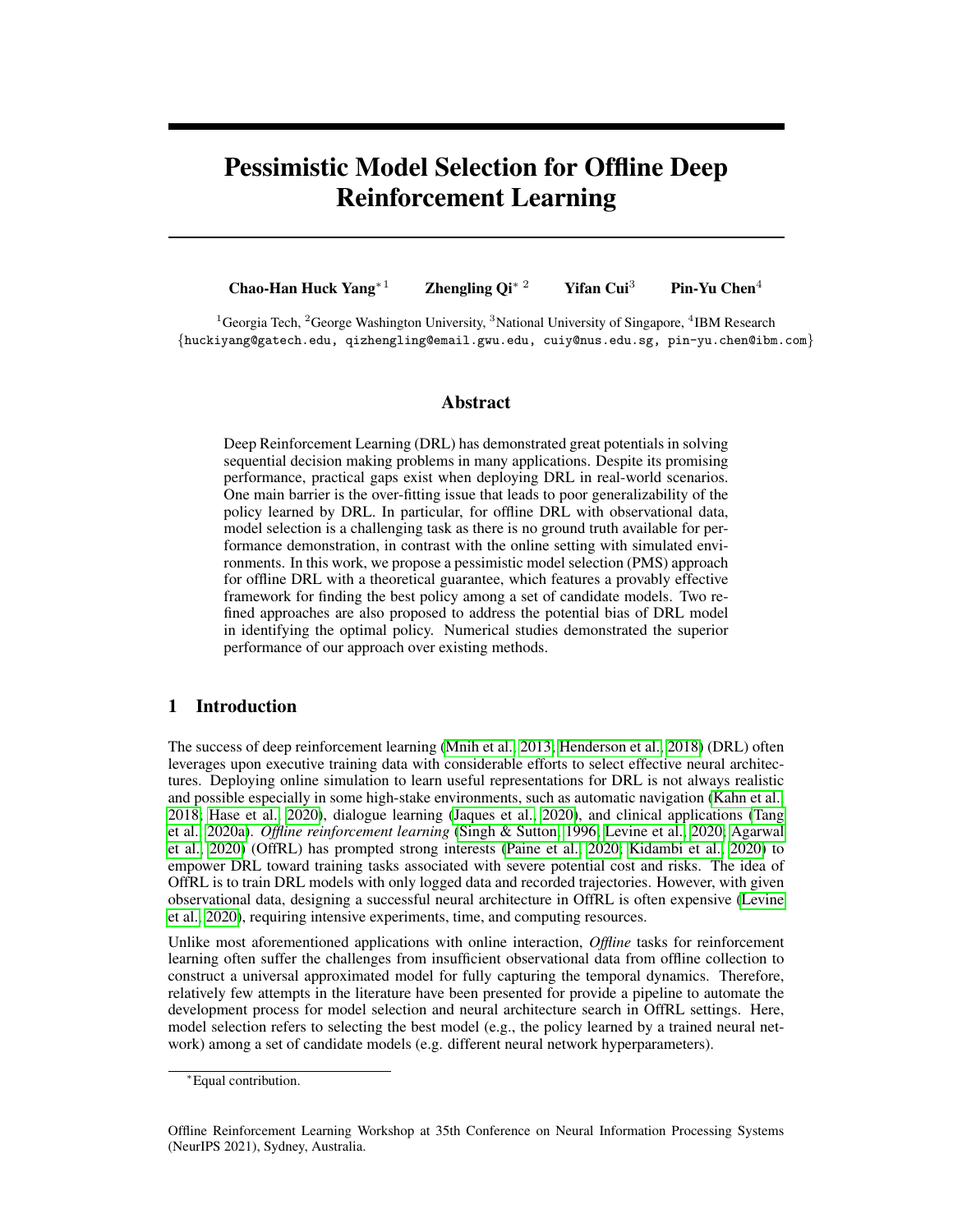- <span id="page-10-9"></span>Scott Fujimoto, David Meger, and Doina Precup. Off-policy deep reinforcement learning without exploration. In *International Conference on Machine Learning*, pp. 2052–2062. PMLR, 2019.
- <span id="page-10-5"></span>Omer Gottesman, Fredrik Johansson, Joshua Meier, Jack Dent, Donghun Lee, Srivatsan Srinivasan, Linying Zhang, Yi Ding, David Wihl, Xuefeng Peng, et al. Evaluating reinforcement learning algorithms in observational health settings. *arXiv preprint arXiv:1805.12298*, 2018.
- <span id="page-10-10"></span>Caglar Gulcehre, Ziyu Wang, Alexander Novikov, Tom Le Paine, Sergio Gomez Colmenarejo, Konrad Zolna, Rishabh Agarwal, Josh Merel, Daniel Mankowitz, Cosmin Paduraru, et al. Rl unplugged: Benchmarks for offline reinforcement learning. *arXiv e-prints*, pp. arXiv–2006, 2020.
- <span id="page-10-2"></span>Hannes Hase, Mohammad Farid Azampour, Maria Tirindelli, Magdalini Paschali, Walter Simson, Emad Fatemizadeh, and Nassir Navab. Ultrasound-guided robotic navigation with deep reinforcement learning. In *2020 IEEE/RSJ International Conference on Intelligent Robots and Systems (IROS)*, pp. 5534–5541. IEEE, 2020.
- <span id="page-10-0"></span>Peter Henderson, Riashat Islam, Philip Bachman, Joelle Pineau, Doina Precup, and David Meger. Deep reinforcement learning that matters. In *Proceedings of the AAAI conference on artificial intelligence*, volume 32, 2018.
- <span id="page-10-16"></span>Yichun Hu, Nathan Kallus, and Masatoshi Uehara. Fast rates for the regret of offline reinforcement learning. *arXiv preprint arXiv:2102.00479*, 2021.
- <span id="page-10-3"></span>Natasha Jaques, Judy Hanwen Shen, Asma Ghandeharioun, Craig Ferguson, Agata Lapedriza, Noah Jones, Shixiang Gu, and Rosalind Picard. Human-centric dialog training via offline reinforcement learning. In *Proceedings of the 2020 Conference on Empirical Methods in Natural Language Processing (EMNLP)*, pp. 3985–4003, 2020.
- <span id="page-10-12"></span>Nan Jiang and Lihong Li. Doubly robust off-policy value evaluation for reinforcement learning. *arXiv preprint arXiv:1511.03722*, 2015.
- <span id="page-10-15"></span>Ying Jin, Zhuoran Yang, and Zhaoran Wang. Is pessimism provably efficient for offline rl? In *International Conference on Machine Learning*, pp. 5084–5096. PMLR, 2021.
- <span id="page-10-17"></span>Arthur Juliani, Vincent-Pierre Berges, Ervin Teng, Andrew Cohen, Jonathan Harper, Chris Elion, Chris Goy, Yuan Gao, Hunter Henry, Marwan Mattar, et al. Unity: A general platform for intelligent agents. *arXiv preprint arXiv:1809.02627*, 2018.
- <span id="page-10-1"></span>Gregory Kahn, Adam Villaflor, Bosen Ding, Pieter Abbeel, and Sergey Levine. Self-supervised deep reinforcement learning with generalized computation graphs for robot navigation. In *2018 IEEE International Conference on Robotics and Automation (ICRA)*, pp. 5129–5136. IEEE, 2018.
- <span id="page-10-11"></span>Nathan Kallus and Masatoshi Uehara. Efficiently breaking the curse of horizon: Double reinforcement learning in infinite-horizon processes. *arXiv preprint arXiv:1909.05850*, 2019.
- <span id="page-10-4"></span>Rahul Kidambi, Aravind Rajeswaran, Praneeth Netrapalli, and Thorsten Joachims. Morel: Modelbased offline reinforcement learning. In *NeurIPS*, 2020.
- <span id="page-10-13"></span>Aviral Kumar, Justin Fu, Matthew Soh, George Tucker, and Sergey Levine. Stabilizing off-policy q-learning via bootstrapping error reduction. In *Advances in Neural Information Processing Systems*, pp. 11784–11794, 2019.
- <span id="page-10-14"></span>Aviral Kumar, Aurick Zhou, George Tucker, and Sergey Levine. Conservative q-learning for offline reinforcement learning. *arXiv preprint arXiv:2006.04779*, 2020.
- <span id="page-10-8"></span>Ilja Kuzborskij, Claire Vernade, Andras Gyorgy, and Csaba Szepesvari. Confident off-policy eval- ´ uation and selection through self-normalized importance weighting. In *International Conference on Artificial Intelligence and Statistics*, pp. 640–648. PMLR, 2021.
- <span id="page-10-6"></span>Hoang Le, Cameron Voloshin, and Yisong Yue. Batch policy learning under constraints. In *International Conference on Machine Learning*, pp. 3703–3712, 2019.
- <span id="page-10-7"></span>Jason D Lee and Jonathan E Taylor. Exact post model selection inference for marginal screening. In *Proceedings of the 27th International Conference on Neural Information Processing Systems-Volume 1*, pp. 136–144, 2014.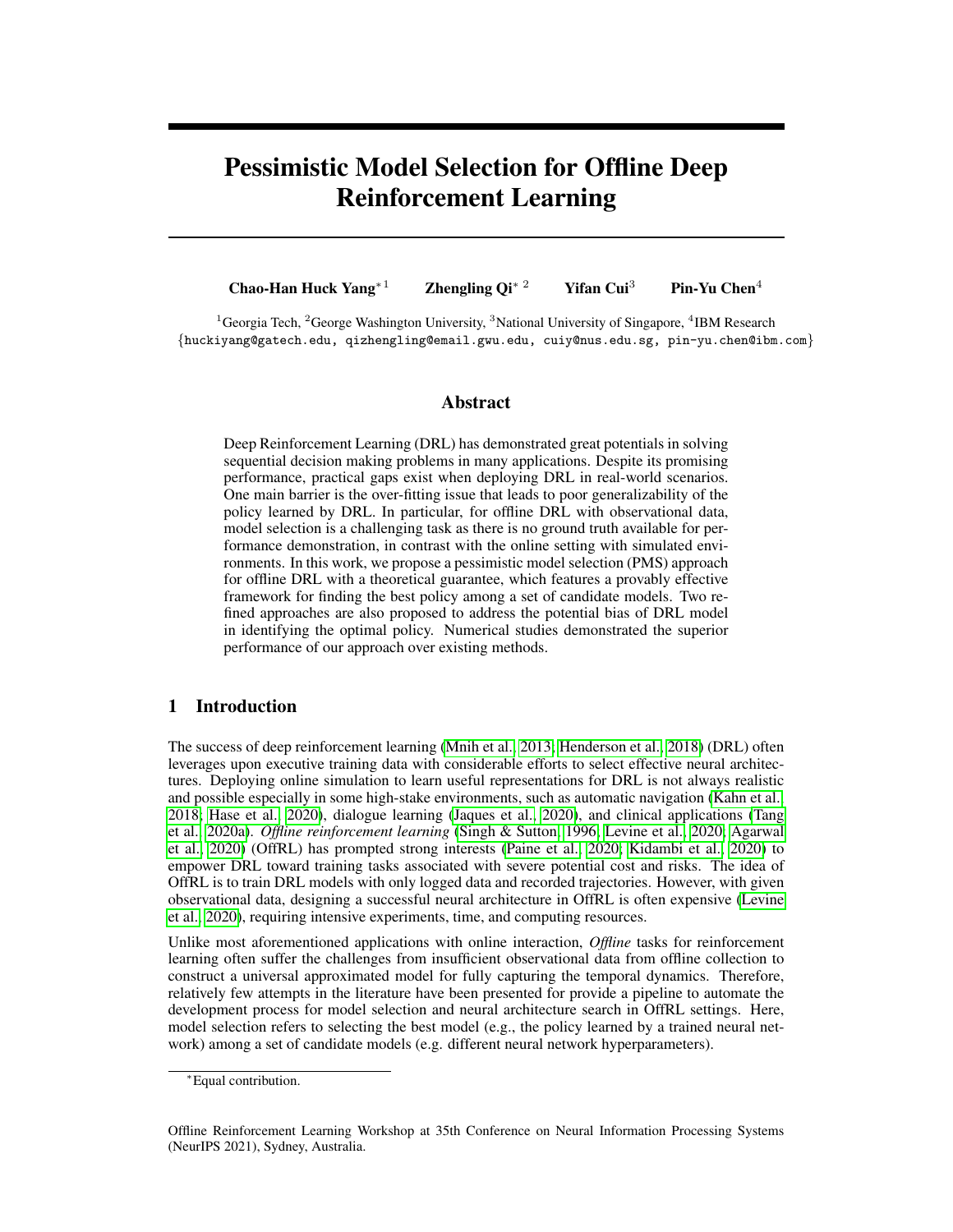- <span id="page-11-5"></span>Jonathan Lee, Aldo Pacchiano, Vidya Muthukumar, Weihao Kong, and Emma Brunskill. Online model selection for reinforcement learning with function approximation. In *International Conference on Artificial Intelligence and Statistics*, pp. 3340–3348. PMLR, 2021.
- <span id="page-11-15"></span>Oleg V Lepski and Vladimir G Spokoiny. Optimal pointwise adaptive methods in nonparametric estimation. *The Annals of Statistics*, pp. 2512–2546, 1997.
- <span id="page-11-1"></span>Sergey Levine, Aviral Kumar, George Tucker, and Justin Fu. Offline reinforcement learning: Tutorial, review, and perspectives on open problems. *arXiv preprint arXiv:2005.01643*, 2020.
- <span id="page-11-14"></span>Peng Liao, Zhengling Qi, and Susan Murphy. Batch policy learning in average reward markov decision processes. *arXiv preprint arXiv:2007.11771*, 2020.
- <span id="page-11-8"></span>Qiang Liu, Lihong Li, Ziyang Tang, and Dengyong Zhou. Breaking the curse of horizon: Infinitehorizon off-policy estimation. In *Advances in Neural Information Processing Systems*, pp. 5356– 5366, 2018.
- <span id="page-11-12"></span>Alexander R Luedtke and Mark J Van Der Laan. Statistical inference for the mean outcome under a possibly non-unique optimal treatment strategy. *Annals of statistics*, 44(2):713, 2016.
- <span id="page-11-17"></span>Peter Mathé. The lepskii principle revisited. *Inverse problems*, 22(3):L11, 2006.
- <span id="page-11-16"></span>Donald L McLeish. Dependent central limit theorems and invariance principles. *the Annals of Probability*, 2(4):620–628, 1974.
- <span id="page-11-0"></span>Volodymyr Mnih, Koray Kavukcuoglu, David Silver, Alex Graves, Ioannis Antonoglou, Daan Wierstra, and Martin Riedmiller. Playing atari with deep reinforcement learning. *arXiv preprint arXiv:1312.5602*, 2013.
- <span id="page-11-3"></span>Volodymyr Mnih, Koray Kavukcuoglu, David Silver, Andrei A Rusu, Joel Veness, Marc G Bellemare, Alex Graves, Martin Riedmiller, Andreas K Fidjeland, Georg Ostrovski, et al. Human-level control through deep reinforcement learning. *nature*, 518(7540):529–533, 2015.
- <span id="page-11-9"></span>Ofir Nachum, Yinlam Chow, Bo Dai, and Lihong Li. Dualdice: Behavior-agnostic estimation of discounted stationary distribution corrections. In *Advances in Neural Information Processing Systems*, pp. 2315–2325, 2019.
- <span id="page-11-4"></span>Aldo Pacchiano, Philip Ball, Jack Parker-Holder, Krzysztof Choromanski, and Stephen Roberts. On optimism in model-based reinforcement learning. *arXiv preprint arXiv:2006.11911*, 2020.
- <span id="page-11-2"></span>Tom Le Paine, Cosmin Paduraru, Andrea Michi, Caglar Gulcehre, Konrad Zolna, Alexander Novikov, Ziyu Wang, and Nando de Freitas. Hyperparameter selection for offline reinforcement learning. *arXiv preprint arXiv:2007.09055*, 2020.
- <span id="page-11-10"></span>Doina Precup. Eligibility traces for off-policy policy evaluation. *Computer Science Department Faculty Publication Series*, pp. 80, 2000.
- <span id="page-11-7"></span>Martin L Puterman. *Markov Decision Processes: Discrete Stochastic Dynamic Programming*. John Wiley & Sons, Inc., 1994.
- <span id="page-11-11"></span>James M. Robins, Andrea Rotnitzky, and Lue Ping Zhao. Estimation of regression coefficients when some regressors are not always observed. *Journal of the American Statistical Association*, 89(427):846–866, 1994. ISSN 01621459. URL <http://www.jstor.org/stable/2290910>.
- <span id="page-11-6"></span>Stéphane Ross and Drew Bagnell. Efficient reductions for imitation learning. In *Proceedings of the thirteenth international conference on artificial intelligence and statistics*, pp. 661–668. JMLR Workshop and Conference Proceedings, 2010.
- <span id="page-11-18"></span>Tom Schaul, John Quan, Ioannis Antonoglou, and David Silver. Prioritized experience replay. *arXiv preprint arXiv:1511.05952*, 2015.
- <span id="page-11-13"></span>Chengchun Shi, Sheng Zhang, Wenbin Lu, and Rui Song. Statistical inference of the value function for reinforcement learning in infinite horizon settings. *arXiv preprint arXiv:2001.04515*, 2020.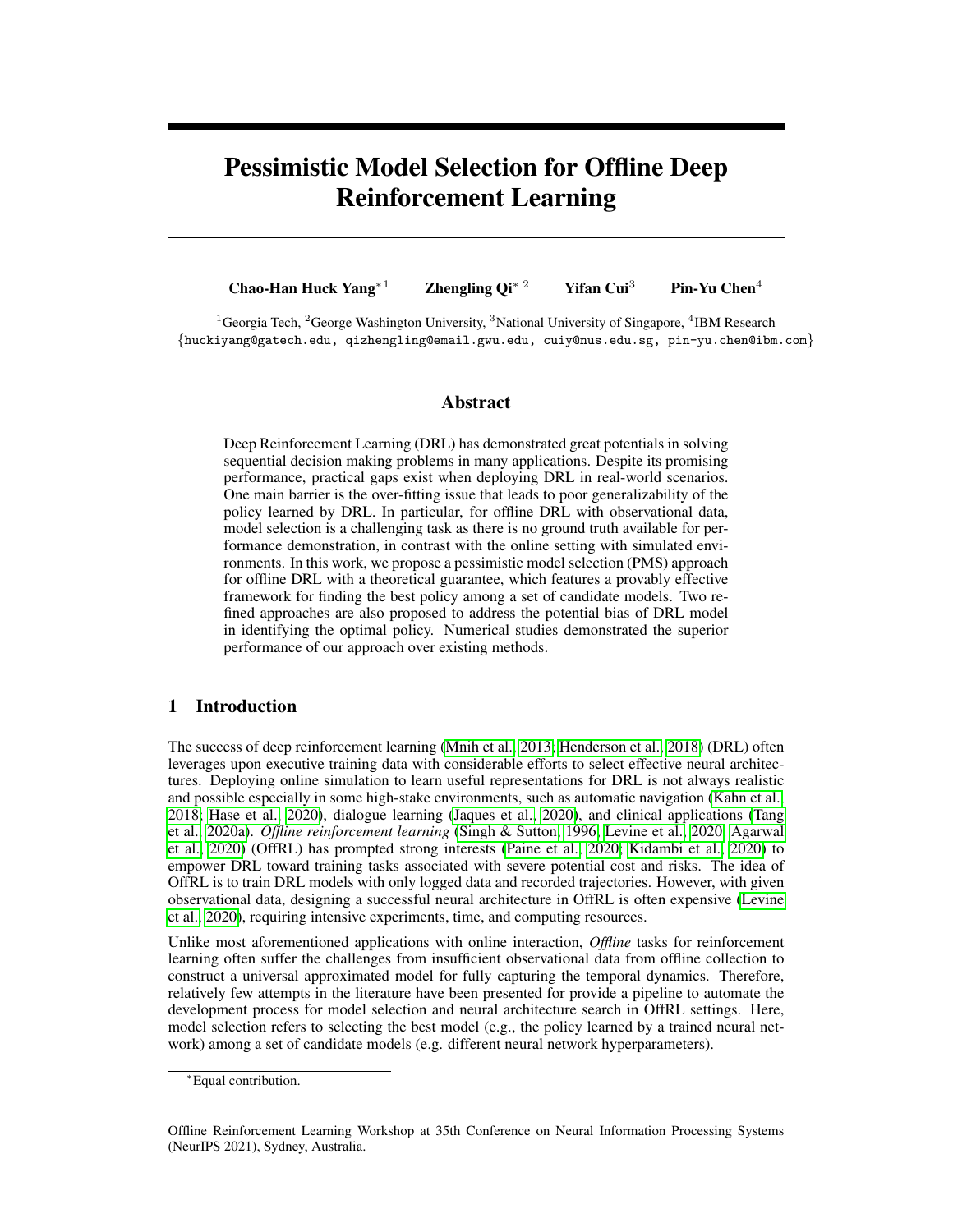- <span id="page-12-17"></span>Noah Siegel, Jost Tobias Springenberg, Felix Berkenkamp, Abbas Abdolmaleki, Michael Neunert, Thomas Lampe, Roland Hafner, Nicolas Heess, and Martin Riedmiller. Keep doing what worked: Behavior modelling priors for offline reinforcement learning. In *International Conference on Learning Representations*, 2019.
- <span id="page-12-1"></span>Satinder P Singh and Richard S Sutton. Reinforcement learning with replacing eligibility traces. *Machine learning*, 22(1):123–158, 1996.
- <span id="page-12-4"></span>Yi Su, Pavithra Srinath, and Akshay Krishnamurthy. Adaptive estimator selection for off-policy evaluation. In *International Conference on Machine Learning*, pp. 9196–9205. PMLR, 2020.
- <span id="page-12-3"></span>Shengpu Tang and Jenna Wiens. Model selection for offline reinforcement learning: Practical considerations for healthcare settings. *arXiv preprint arXiv:2107.11003*, 2021.
- <span id="page-12-0"></span>Shengpu Tang, Aditya Modi, Michael Sjoding, and Jenna Wiens. Clinician-in-the-loop decision making: Reinforcement learning with near-optimal set-valued policies. In *International Conference on Machine Learning*, pp. 9387–9396. PMLR, 2020a.
- <span id="page-12-9"></span>Ziyang Tang, Yihao Feng, Lihong Li, Dengyong Zhou, and Qiang Liu. Doubly robust bias reduction in infinite horizon off-policy estimation. In *International Conference on Learning Representations*, 2020b.
- <span id="page-12-8"></span>Masatoshi Uehara and Nan Jiang. Minimax weight and q-function learning for off-policy evaluation. *arXiv preprint arXiv:1910.12809*, 2019.
- <span id="page-12-12"></span>Masatoshi Uehara and Wen Sun. Pessimistic model-based offline rl: Pac bounds and posterior sampling under partial coverage. *arXiv preprint arXiv:2107.06226*, 2021.
- <span id="page-12-14"></span>Masatoshi Uehara, Masaaki Imaizumi, Nan Jiang, Nathan Kallus, Wen Sun, and Tengyang Xie. Finite sample analysis of minimax offline reinforcement learning: Completeness, fast rates and first-order efficiency. *arXiv preprint arXiv:2102.02981*, 2021.
- <span id="page-12-15"></span>Sara Van de Geer. *Empirical Processes in M-estimation*, volume 6. Cambridge university press, 2000.
- <span id="page-12-16"></span>Hado Van Hasselt, Arthur Guez, and David Silver. Deep reinforcement learning with double qlearning. In *Proceedings of the AAAI conference on artificial intelligence*, volume 30, 2016.
- <span id="page-12-2"></span>Cameron Voloshin, Hoang M Le, Nan Jiang, and Yisong Yue. Empirical study of off-policy policy evaluation for reinforcement learning. *arXiv preprint arXiv:1911.06854*, 2019.
- <span id="page-12-7"></span>Yifan Wu, George Tucker, and Ofir Nachum. Behavior regularized offline reinforcement learning. *arXiv preprint arXiv:1911.11361*, 2019.
- <span id="page-12-6"></span>Tengyang Xie and Nan Jiang. Batch value-function approximation with only realizability. In *International Conference on Machine Learning*, pp. 11404–11413. PMLR, 2021.
- <span id="page-12-11"></span>Tengyang Xie, Ching-An Cheng, Nan Jiang, Paul Mineiro, and Alekh Agarwal. Bellman-consistent pessimism for offline reinforcement learning. *arXiv preprint arXiv:2106.06926*, 2021.
- <span id="page-12-19"></span>Chao-Han Huck Yang, Jun Qi, Pin-Yu Chen, Yi Ouyang, I-Te Danny Hung, Chin-Hui Lee, and Xiaoli Ma. Enhanced adversarial strategically-timed attacks against deep reinforcement learning. In *ICASSP 2020-2020 IEEE International Conference on Acoustics, Speech and Signal Processing (ICASSP)*, pp. 3407–3411. IEEE, 2020a.
- <span id="page-12-18"></span>Chao-Han Huck Yang, I Hung, Te Danny, Yi Ouyang, and Pin-Yu Chen. Causal inference q-network: Toward resilient reinforcement learning. *arXiv preprint arXiv:2102.09677*, 2021.
- <span id="page-12-5"></span>Mengjiao Yang, Bo Dai, Ofir Nachum, George Tucker, and Dale Schuurmans. Offline policy selection under uncertainty. *arXiv preprint arXiv:2012.06919*, 2020b.
- <span id="page-12-10"></span>Tianhe Yu, Garrett Thomas, Lantao Yu, Stefano Ermon, James Zou, Sergey Levine, Chelsea Finn, and Tengyu Ma. Mopo: Model-based offline policy optimization. *arXiv preprint arXiv:2005.13239*, 2020.
- <span id="page-12-13"></span>Andrea Zanette, Martin J Wainwright, and Emma Brunskill. Provable benefits of actor-critic methods for offline reinforcement learning. *arXiv preprint arXiv:2108.08812*, 2021.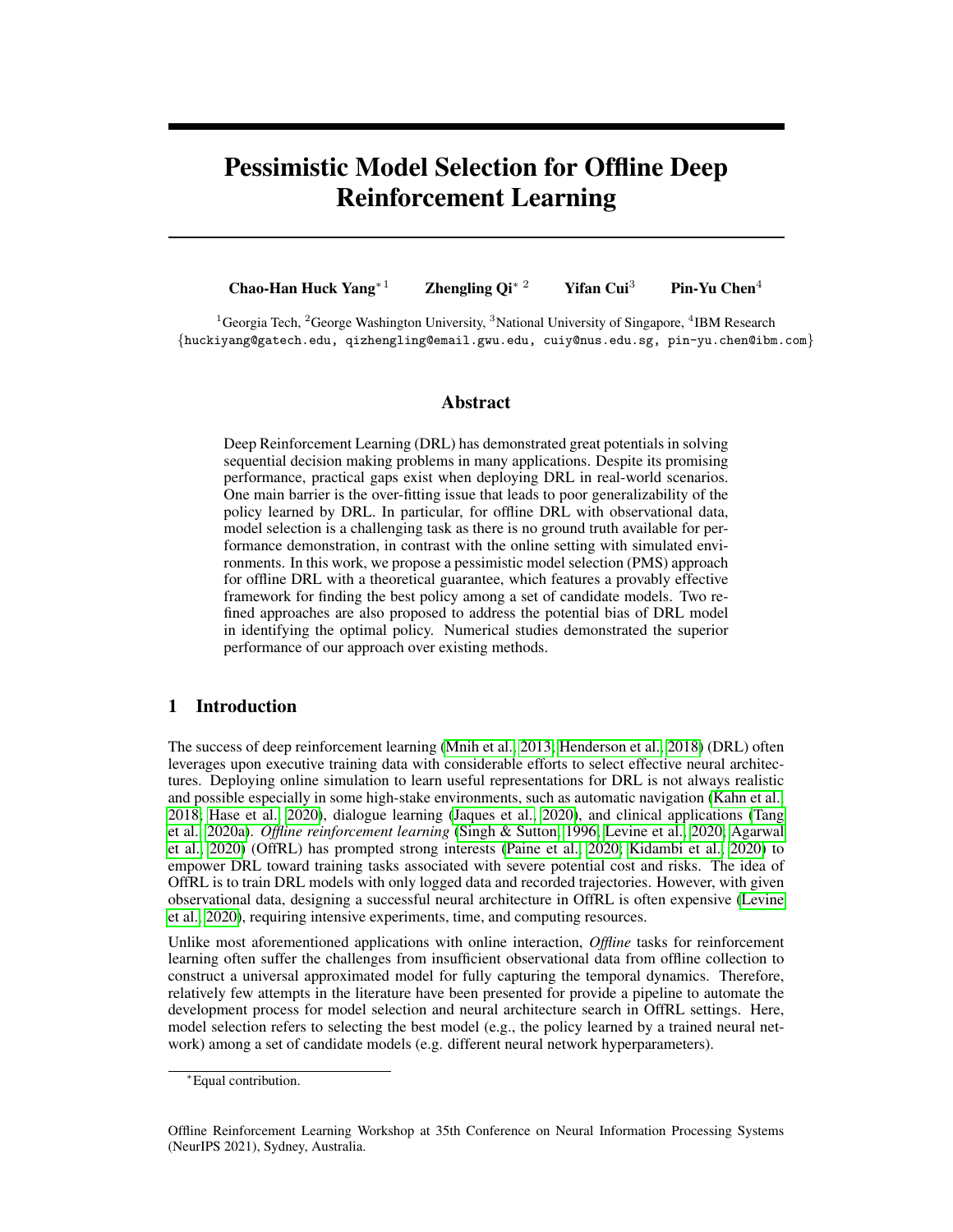## <span id="page-13-0"></span>A Comments on Asymptotic Results

We remark here that all theoretical justification in this paper is based on asymptotics. It might be possible to investigate finite sample regimes when one has an exact confidence interval instead of [\(11\)](#page-6-6) or a non-asymptotic bound. However, having an exact confidence interval might require some model specification of the value function, and using non-asymptotic bounds might require additional tuning steps (e.g., constants in many concentration inequalities), which is beyond the scope of this paper. In addition, as seen from our empirical evaluations below, with a relatively large sample size, the proposed model selection approach performs well.

## B Technical Proofs

*Notations*: The notation  $\xi(N)$ .  $\theta(N)$  (resp.  $\xi(N) \& \theta(N)$ ) means that there exists a sufficiently large (resp. small) constant  $c_1 > 0$  (resp.  $c_2 > 0$ ) such that  $\xi(N) = c_1 \theta(N)$  (resp.  $\xi(N) = c_2 \theta(N)$ ) for some sequences  $\theta(N)$  and  $\xi(N)$  related to N. In the following proofs, N often refers to some quantity related to n and T.

**Lemma [1](#page-13-1) and its proof** : Let J denotes some index of our batch data  $D_n$ . Define

$$
\phi(J, Q^{\pi}, \omega^{\pi, \nu}, \pi) = \frac{1}{jJj} \sum_{(i,t) \in J} \omega^{\pi, \nu}(S_{i,t}, A_t) \left( R_{i,t} + \gamma \sum_{a^0 \in \mathcal{A}} \pi(a^{\prime} j S_{i,t+1}) Q^{\pi}(S_{i,t+1}, a^{\prime}) - Q^{\pi}(S_{i,t}, A_{i,t}) \right),
$$

where  $jJj$  is the cardinality of the index set J, e.g.,  $jJ_oj = \frac{nT}{O}$  for every 1 o O. Then we have the following Lemma [1](#page-13-1) as an intermediate result to Theorem [1.](#page-6-2)

Lemma 1 *Under Assumptions [1](#page-5-0) and [3](#page-6-3)[-5,](#page-6-5) for every* 1 l L *and* 1 o O 1*, the following asymptotic equivalence holds.*

<span id="page-13-1"></span>
$$
\sqrt{\frac{nT}{O}} \left\{ \hat{V}_{D_{o+1}}(\hat{\pi}_l^{(o)}) \quad V(\hat{\pi}_l^{(o)}) \right\} = \sqrt{\frac{nT}{O}} \phi(J, Q^{\hat{\pi}^{(o)}}, \omega^{\hat{\pi}_l^{(o)}, \nu}, \hat{\pi}_l^{(o)}) + o_p(1), \tag{15}
$$

*where*  $o_p(1)$  *refers to a quantity that converges to* 0 *as n or T goes to infinity.* 

The proof is similar to that of Theorem 7 in [Kallus & Uehara](#page-10-11) [\(2019\)](#page-10-11). First, notice that

$$
\sqrt{\frac{nT}{O}} \left\{ \sqrt[n]{p_{o+1}(\hat{\pi}_{l}^{(o)})} \sqrt[n]{\hat{\pi}_{l}^{(o)}} \right\}
$$
\n
$$
= \sqrt{\frac{nT}{O}} \left\{ \phi(J, \hat{Q}^{\hat{\pi}^{(o)}, \hat{\omega}} , \hat{\omega}^{\hat{\pi}_{l}^{(o)}, \nu}, \hat{\pi}_{l}^{(o)}) \phi(J, Q^{\hat{\pi}^{(o)}, \nu}, \hat{\pi}_{l}^{(o)}) \right\}
$$
\n
$$
+ (1 - \gamma) \mathbb{E}_{S_{0} \sim \nu} \left[ \sum_{a \in \mathcal{A}} \hat{\pi}_{l}^{(o)}(a/S_{0}) Q^{\hat{\pi}_{l}^{(o)}}(S_{0}, a) \right] (1 - \gamma) \mathbb{E}_{S_{0} \sim \nu} \left[ \sum_{a \in \mathcal{A}} \hat{\pi}_{l}^{(o)}(a/S_{0}) Q^{\hat{\pi}_{l}^{(o)}}(S_{0}, a) \right] \right\}
$$
\n
$$
+ \sqrt{\frac{nT}{O}} \phi(J, Q^{\hat{\pi}^{(o)}, \omega^{\hat{\pi}_{l}^{(o)}, \nu}, \hat{\pi}_{l}^{(o)}) .
$$

Then it suffices to show the term in the first bracket converges to 0 faster than  $nT$ . Notice that

$$
\begin{aligned}\n&\left\{\phi(J,\widehat{Q}^{\hat{\pi}^{(o)}},\widehat{\omega}^{\hat{\pi}_{l}^{(o)},\nu},\widehat{\pi}_{l}^{(o)}) - \phi(J,Q^{\hat{\pi}^{(o)}},\omega^{\hat{\pi}_{l}^{(o)},\nu},\widehat{\pi}_{l}^{(o)})\right. \\
&+ (1-\gamma)\mathbb{E}_{S_{0}\sim\nu}[\sum_{a\in\mathcal{A}}\widehat{\pi}_{l}^{(o)}(a/S_{0})Q^{\hat{\pi}_{l}^{(o)}}(S_{0},a)] - (1-\gamma)\mathbb{E}_{S_{0}\sim\nu}[\sum_{a\in\mathcal{A}}\widehat{\pi}_{l}^{(o)}(a/S_{0})Q^{\hat{\pi}_{l}^{(o)}}(S_{0},a)]\right\} \\
&= E_{1} + E_{2} + E_{3},\n\end{aligned}
$$

where

$$
E_1 = \frac{O}{nT} \sum_{(i,t) \in J_{o+1}} (\hat{\omega}^{\hat{\pi}_l^{(o)},\nu}(S_{i,t}, A_{i,t}) \quad \omega^{\hat{\pi}_l^{(o)},\nu}(S_{i,t}, A_{i,t})) (R_{i,t} \quad Q^{\hat{\pi}_l^{(o)}}(S_{i,t}, A_{i,t})
$$

$$
+ \gamma \sum_{a \in \mathcal{A}} \hat{\pi}_l^{(o)}(a) S_{i,t+1}) Q^{\hat{\pi}_l^{(o)}}(S_{i,t+1}, a)),
$$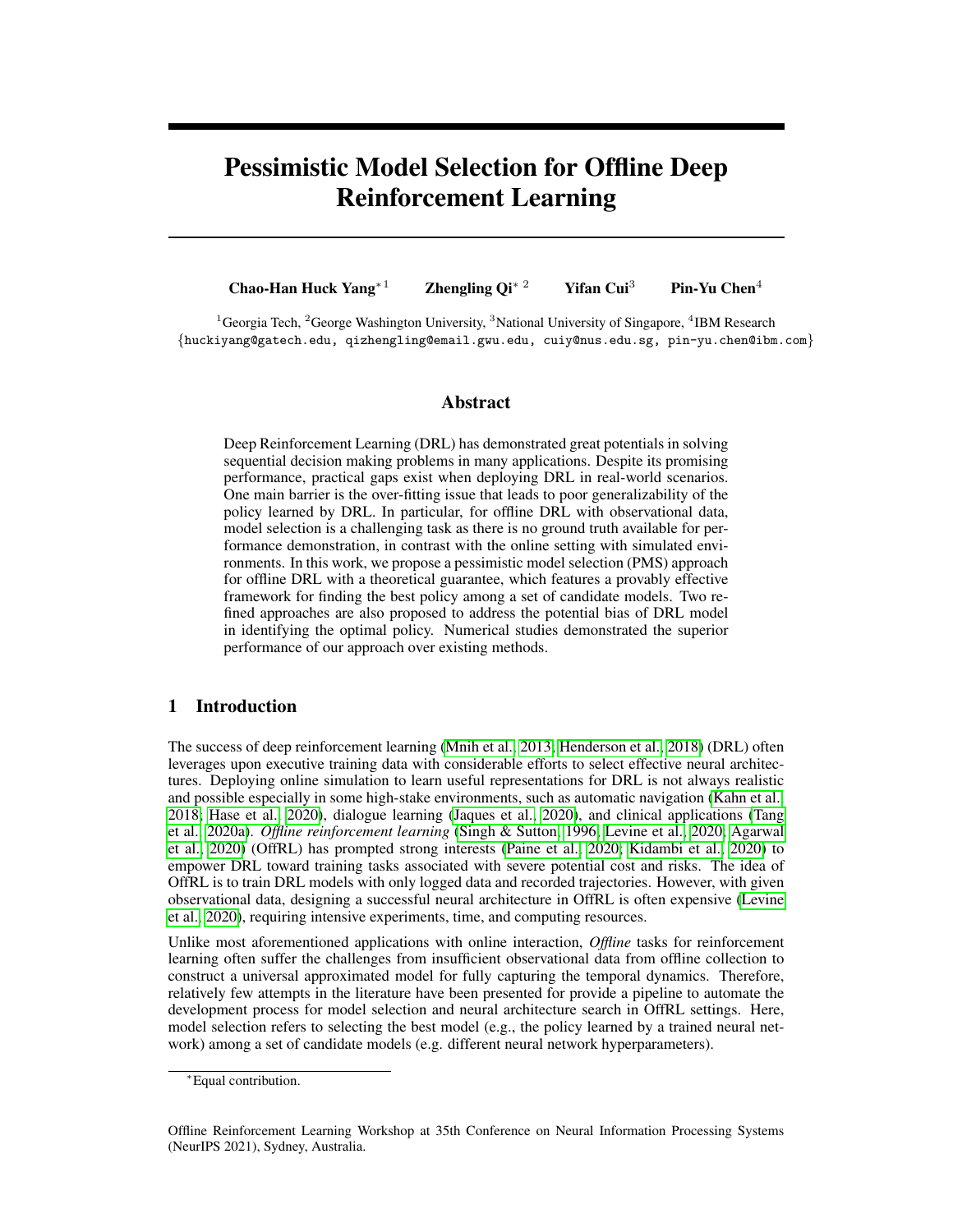$$
E_2 = \frac{O}{nT} \sum_{(i,t) \in J_{o+1}} \omega^{\hat{\pi}_l^{(o)},\nu}(S_{i,t}, A_{i,t}) (\hat{Q}^{\hat{\pi}_l^{(o)}}(S_{i,t}, A_{i,t}) \quad Q^{\hat{\pi}_l^{(o)}}(S_{i,t}, A_{i,t})
$$

$$
+ \gamma \sum_{a \in \mathcal{A}} \hat{\pi}_l^{(o)}(a) S_{i,t+1}) (\hat{Q}^{\hat{\pi}_l^{(o)}}(S_{i,t+1}, a) \quad Q^{\hat{\pi}_l^{(o)}}(S_{i,t+1}, a))),
$$

and

$$
E_3 = \frac{O}{nT} \sum_{(i,t) \in J_{o+1}} (\hat{\omega}^{\hat{\pi}_l^{(o)},\nu}(S_{i,t}, A_{i,t}) \quad \omega^{\hat{\pi}_l^{(o)},\nu}(S_{i,t}, A_{i,t})) (\hat{Q}^{\hat{\pi}_l^{(o)}}(S_{i,t}, A_{i,t}) \quad Q^{\hat{\pi}_l^{(o)}}(S_{i,t}, A_{i,t})
$$

$$
+ \gamma \sum_{a \in A} \hat{\pi}_l^{(o)}(a) S_{i,t+1}) (\hat{Q}^{\hat{\pi}_l^{(o)}}(S_{i,t+1}, a) \quad Q^{\hat{\pi}_l^{(o)}}(S_{i,t+1}, a))).
$$

Next, we bound each of the above three terms. For term  $E_1$ , it can be seen that

$$
\mathbb{E}[E_1/J_o] = 0.
$$

In addition, by Assumptions [3](#page-6-3) and [4,](#page-6-4) we can show

$$
\text{Var}[E_1] = \mathbb{E}[\text{Var}(E_1/J_o)] \cdot \frac{O}{nT}(nT/O)^{-2\kappa_2},
$$

where the inequality is based on that each item in  $E_3$  is uncorrelated with others. Then by Markov's inequality, we can show

$$
jE_1j = O_p((\frac{O}{nT})^{-1/2-\kappa_2}).
$$

Similarly, we can show

$$
jE_2j = O_p\left(\left(\frac{O}{nT}\right)^{-1/2-\kappa_1}\right).
$$

For term  $(E_3)$ , by Cauchy Schwarz inequality and similar arguments as before, we can show

$$
jE_3j = O_p\left(\left(\frac{O}{nT}\right)^{-(\kappa_2+\kappa_1)}\right).
$$

Therefore, as long as  $(\kappa_2 + \kappa_1) > 1/2$ , we have  $E_1 + E_2 + E_3 = o(\sqrt{O/nT})$ , which concludes our proof.

Proof of Theorem [1](#page-6-2) We aim to show that

$$
\frac{\sqrt{nT(O-1)/O\left(\hat{V}(\hat{\pi}_l) - V(\hat{\pi}_l)\right)}}{\hat{\sigma}(l)} = ) \quad \mathcal{N}(0,1).
$$

It can be seen that

$$
\frac{\sqrt{nT(O-1)/O} \left( \hat{V}(\hat{\pi}_l) - V(\hat{\pi}_l) \right)}{\hat{\sigma}(l)} = \sqrt{\frac{nT}{O(O-1)}} \left( \sum_{o=1}^{O-1} \frac{\hat{V}_{\mathcal{D}_{o+1}}(\hat{\pi}_l^{(o)}) - V(\hat{\pi}_l)}{\hat{\sigma}_{o+1}(\hat{\pi}_l^{(o)})} \right) \n= \sqrt{\frac{nT}{O(O-1)}} \left( \sum_{o=1}^{O-1} \frac{\hat{V}_{\mathcal{D}_{o+1}}(\hat{\pi}_l^{(o)}) - V(\hat{\pi}_l^{(o)})}{\hat{\sigma}_{o+1}(\hat{\pi}_l^{(o)})} \right) \n+ \sqrt{\frac{nT}{O(O-1)}} \left( \sum_{o=1}^{O-1} \frac{V(\hat{\pi}_l^{(o)}) - V(\hat{\pi}_l)}{\hat{\sigma}_{o+1}(\hat{\pi}_l^{(o)})} \right).
$$

Define

$$
\phi(J, Q^{\pi}, w^{\pi}, \pi) = \frac{1}{jJj} \sum_{(i,t) \in J} w^{\pi, \nu}(S_{i,t}, A_t) \left( R_{i,t} + \gamma \sum_{a^0 \in \mathcal{A}} \pi(a^{\prime} j S_{i,t+1}) Q^{\pi}(S_{9,t+1}, a^{\prime}) \quad Q^{\pi}(S_{i,t}, A_{i,t}) \right),
$$

where  $jJj$  is the cardinality of the index set J, i.e.,  $jJj = \frac{nT}{Q}$ . Then by Lemma [1,](#page-13-1) we show that

<span id="page-14-0"></span>
$$
\sqrt{\frac{nT}{O}} \frac{\hat{V}_{D_{o+1}}(\hat{\pi}_l^{(o)}) \quad V(\hat{\pi}_l^{(o)})}{\hat{\sigma}_{o+1}(\hat{\pi}_l^{(o)})} = \sqrt{\frac{nT}{O}} \frac{\phi(J_{o+1}, Q^{\hat{\pi}_l^{(o)}}, w^{\hat{\pi}_l^{(o)}}, \hat{\pi}_l^{(o)})}{\hat{\sigma}_{o+1}(\hat{\pi}_l^{(o)})} + o_p(1). \tag{16}
$$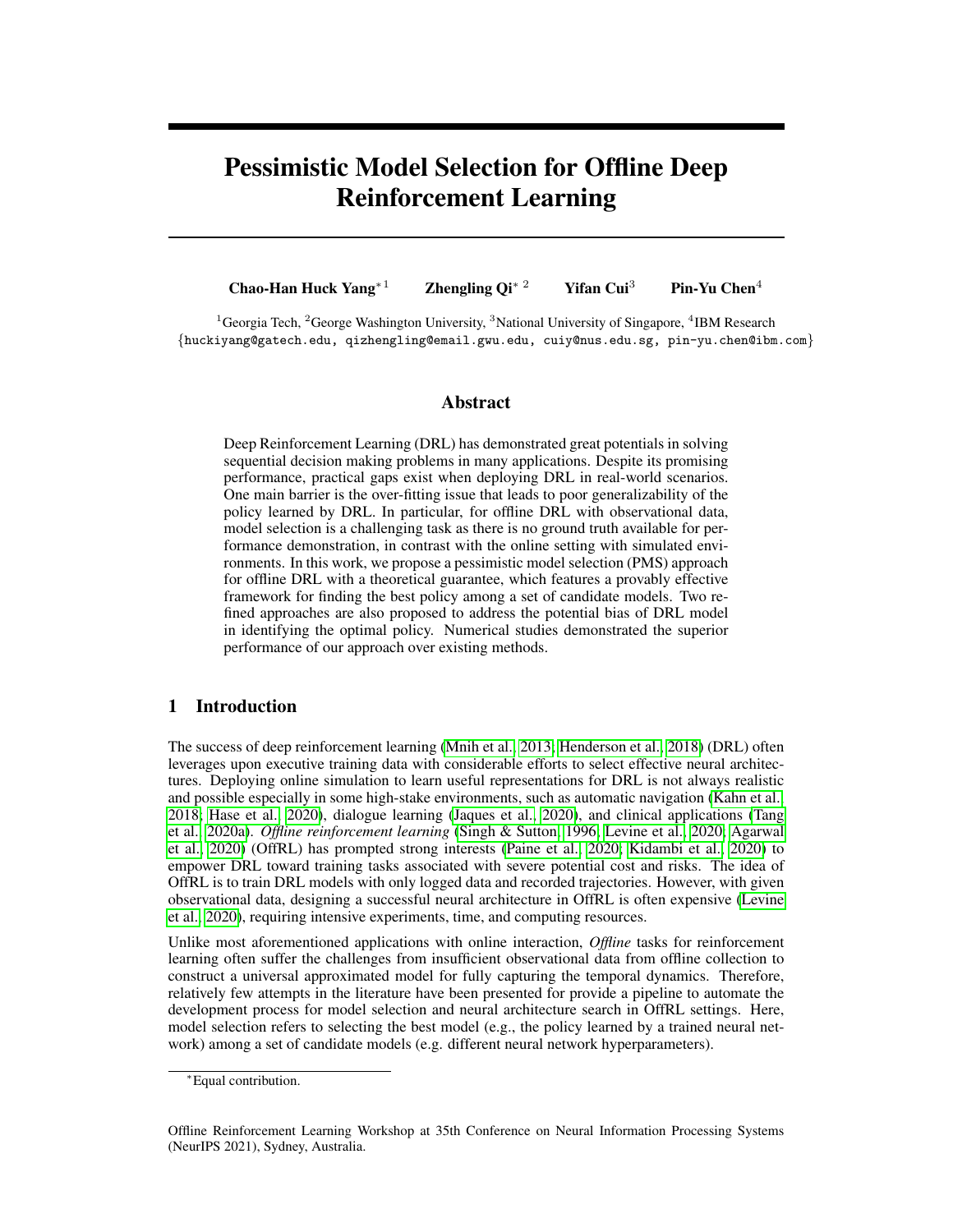If we can show that

$$
\max_{1 \leq o \leq (O-1)} \left| \frac{\partial_{o+1}(\hat{\pi}_l^{(o)})}{\sigma_{o+1}(\hat{\pi}_l^{(o)})} \right| = o_p(1),
$$

which will be shown later, then by Slutsky theorem, we can show that

$$
\sqrt{\frac{n}{O(O-1)}} \left( \sum_{o=1}^{O-1} \frac{\hat{V}_{D_{o+1}}(\hat{\pi}_l^{(o)}) \quad V(\hat{\pi}_l^{(o)})}{\hat{\sigma}_{o+1}(\hat{\pi}_l^{(o)})} \right)
$$
  
= 
$$
\underbrace{\sqrt{\frac{n}{O(O-1)}} \left( \sum_{o=1}^{O-1} \frac{\phi(J_{o+1}, Q^{\hat{\pi}_l^{(o)}}, w^{\hat{\pi}_l^{(o)}}, \hat{\pi}_l^{(o)})}{\sigma_{o+1}(\hat{\pi}_l^{(o)})} \right)}_{(I)} + o_p(1).
$$

For  $(I)$ , we can see that

$$
(I) = \sqrt{\frac{O}{nT(O-1)}} \left( \sum_{o=1}^{O-1} \sum_{(i,t)\in J_{o+1}} w^{\hat{\pi}_t^{(o)},\nu}(S_{i,t}, A_{i,t}) (R_{i,t}) \right)
$$
(17)

<span id="page-15-0"></span>
$$
+\gamma \sum_{a^0 \in \mathcal{A}} \hat{\pi}_l^{(o)}(a' j S_{i,t+1}) Q^{\hat{\pi}_l^{(o)}}(S_{i,t+1}, a') \quad Q^{\hat{\pi}_l^{(o)}}(S_{i,t}, A_{i,t}) / \sigma_{o+1}(\hat{\pi}_l^{(o)})). \tag{18}
$$

By the sequential structure of our proposed algorithm,  $(I)$  forms a mean zero martingale. Then we use Corollary 2.8 of [\(McLeish, 1974\)](#page-11-16) to show its asymptotic distribution. First of all, by the uniformly bounded assumption on Q-function, ratio function and the variance, we can show that

$$
\sqrt{\frac{O}{nT(O-1)}} \max_{1 \leq o \leq (O-1)} \max_{(i,t) \in J_0} \left| w^{\hat{\pi}_l^{(o)},\nu}(S_{i,t}, A_{i,t})(R_{i,t} + \gamma \sum_{a^0 \in \mathcal{A}} \hat{\pi}_l^{(o)}(a^{\prime}/S_{i,t+1}) Q^{\hat{\pi}_l^{(o)}}(S_{i,t+1}, a^{\prime}) \right|
$$
  

$$
Q^{\hat{\pi}_l^{(o)}}(S_{i,t}, A_{i,t}) / \sigma_{o+1}(\hat{\pi}_l^{(o)}) \right| = o_p(1).
$$

Next, we aim to show that

$$
\frac{O}{nT(O-1)} \left| \left( \sum_{o=1}^{O-1} \sum_{(i,t) \in J_{o+1}} f w^{\hat{\pi}_l^{(o)},\nu}(S_{i,t}, A_{i,t}) (R_{i,t} - A_{i,t}) \right) \right|_{\hat{\pi}_l^{(o)}(G_{i,t})} \left| \left( \sum_{i=1}^{O-1} \hat{\pi}_i^{(o)}(S_{i,t+1}, a') - Q^{\hat{\pi}_l^{(o)}}(S_{i,t}, A_{i,t}) \right) g^2 / \sigma_{o+1}^2(\hat{\pi}_l^{(o)}) \right| \right| = o_p(1).
$$
\n
$$
(19)
$$

Notice that the left hand side of the above is bounded above by

$$
\frac{O}{nT} \max_{1 \leq o \leq (O-1)} \left| \left( \sum_{(i,t) \in J_{o+1}} f w^{\hat{\pi}_l^{(o)},\nu}(S_{i,t}, A_{i,t}) (R_{i,t}) \right) \right| \tag{20}
$$

$$
+\gamma \sum_{a^0 \in \mathcal{A}} \hat{\pi}_l^{(o)}(a^{\prime} j S_{i,t+1}) Q^{\hat{\pi}_l^{(o)}}(S_{i,t+1}, a^{\prime}) \quad Q^{\hat{\pi}_l^{(o)}}(S_{i,t}, A_{i,t})) g^2 / \sigma_{o+1}^2(\hat{\pi}_l^{(o)}) \quad 1 \bigg| \,. \tag{21}
$$

Because, for each  $1 \quad o \quad (O \quad 1)$ ,

$$
\frac{O}{nT} \left\{ \left( \sum_{(i,t)\in J_{o+1}} f w^{\hat{\pi}_l^{(o)},\nu}(S_{i,t}, A_{i,t})(R_{i,t}) \right) \right\}
$$
\n(22)

$$
+\gamma \sum_{a^0 \in \mathcal{A}} \hat{\pi}_l^{(o)}(a^{\prime} j S_{i,t+1}) Q^{\hat{\pi}_l^{(o)}}(S_{i,t+1}, a^{\prime}) \quad Q^{\hat{\pi}_l^{(o)}}(S_{i,t}, A_{i,t})) \mathcal{G}^2 \quad \mathbb{E}[\mathcal{F}w^{\hat{\pi}_l^{(o)},\nu}(S, A)(R \quad (23)
$$

$$
+\gamma \sum_{a^0 \in \mathcal{A}} \hat{\pi}_l^{(o)}(a'jS')Q^{\hat{\pi}_l^{(o)}}(S',a') \quad Q^{\hat{\pi}_l^{(o)}}(S,A))g]/\sigma_{o+1}^2(\hat{\pi}_l^{(o)}))\Bigg\},\tag{24}
$$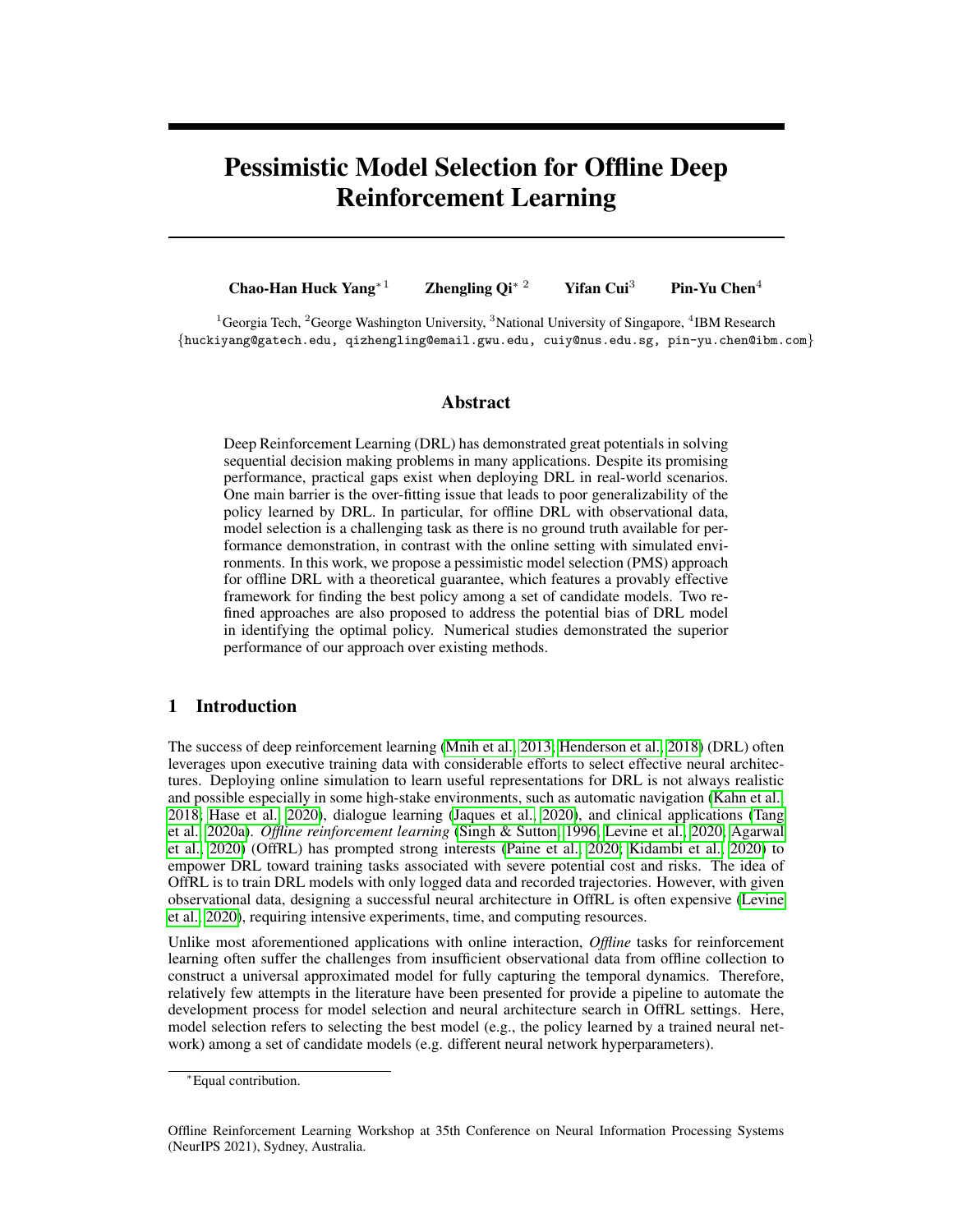forms a mean zero martingale, we apply Freedman's inequality in [\(Freedman, 1975\)](#page-9-10) with Assump-tions [3](#page-6-3)[-5](#page-6-5) to show it is bounded by  $O_p(\sqrt{\frac{Q}{nT}})$ . Applying union bound shows [\(19\)](#page-15-0) is  $o_p(1)$  and furthermore consistency of  $\partial(\hat{\pi}_l)$  in [\(16\)](#page-14-0) holds. Then we apply the martingale central limit theorem to show

$$
\sqrt{\frac{n}{O(O-1)}} \left( \sum_{o=1}^{O-1} \frac{\phi(J_{o+1}, Q^{\hat{\pi}_l^{(o)}}, w^{\hat{\pi}_l^{(o)}}, \hat{\pi}_l^{(o)})}{\sigma_{o+1}(\hat{\pi}_l^{(o)})} \right) =) \quad \mathcal{N}(0, 1).
$$

The remaining is to show

$$
\sqrt{\frac{n}{O(O-1)}} \left( \sum_{o=1}^{O-1} \frac{V(\hat{\pi}_l^{(o)}) \quad V(\hat{\pi}_l)}{\hat{\sigma}_{o+1}(\hat{\pi}_l^{(o)})} \right)
$$

is asymptotically negligible. Consider

$$
E\left|V(\hat{\pi}_l^{(o)})\quad V(\hat{\pi}_l)\right|\tag{25}
$$

$$
E\left|V(\hat{\pi}_l^{(o)})\quad V(\pi_l^*)\right| + EjV(\hat{\pi}_l)\quad V(\pi_l^*)j\tag{26}
$$

$$
E\left|V(\hat{\pi}_l^{(o)})\quad V(\pi_l^*)\right| + EjV(\hat{\pi}_l)\quad V(\pi_l^*)j\tag{27}
$$

$$
(nTo)^{-\kappa}O^{\kappa} + (nT)^{-\kappa},\tag{28}
$$

where we use Assumption [2](#page-5-3) for the last inequality. Summarizing together, we can show that

$$
\sqrt{\frac{nT}{O(O-1)}} \mathbb{E} \left| \sum_{o=1}^{O-1} V(\hat{\pi}_l^{(o)}) - V(\hat{\pi}_l) \right|
$$
  

$$
\sqrt{\frac{nT}{O(O-1)}} \sum_{o=1}^{O-1} (nT_o)^{-\kappa} O^{\kappa} + \sqrt{\frac{nT(O-1)}{O}} (nT)^{-\kappa}
$$
  

$$
\sqrt{\frac{nTO^2}{O(O-1)}} \sum_{o=1}^{O-1} (nT)^{-\kappa} + \sqrt{\frac{nT(O-1)}{O}} (nT)^{-\kappa}
$$
  
= o(1),

where we obtain the second inequality by that  $\sum_{q=1}^{O-1} o^{-\kappa}$   $1 + \int_{1}^{O} o^{-\kappa}$  do .  $O^{1-\kappa}$ . In the last inequality, we use  $\kappa > 1$  in Assumption [2.](#page-5-3) Then Markov inequality gives that

$$
\sqrt{\frac{n}{O(O-1)}}\left(\sum_{o=1}^{O-1}V(\hat{\pi}_l^{(o)})\quad V(\hat{\pi}_l)\right)=o_p(1).
$$

Moreover, by Assumption [5](#page-6-5) that  $inf_{1 \leq o \leq O-1} \hat{\sigma}_{o+1}(\hat{\pi}_{l}^{(o)})$  $\binom{0}{l}$  c for some constant  $c > 0$ , we can further show that

$$
\sqrt{\frac{nT}{O(O-1)}}\left(\sum_{o=1}^{O-1}\frac{V(\hat{\pi}_l^{(o)})-V(\hat{\pi}_l)}{\hat{\sigma}_{o+1}(\hat{\pi}_l^{(o)})}\right)=o_p(1),
$$

which completes our proof.

**Proof of Corollary [1](#page-6-0)** Denote the sets  $E_l = f_j V(\hat{\pi}_l)$   $\hat{V}(\hat{\pi}_l)$   $\hat{u}(l)g, l = 1, ..., L$ , where  $\hat{u}(l) = z_{\alpha/2} \sqrt{nT(O-1)/O} \hat{\sigma}(l)$ . Note that lim inf $_{nT\to\infty}$  Pr( $\setminus_{j=1}^{L}E_j$ ) 1 L $\alpha$  and

$$
\Pr(V(\hat{\pi}_i) \max_{1 \leq l \leq L} V(\hat{\pi}_l) 2\hat{u}(l))
$$
\n
$$
= \Pr(V(\hat{\pi}_i) \hat{V}(\hat{\pi}_i) + \hat{V}(\hat{\pi}_i) \max_{1 \leq l \leq L} V(\hat{\pi}_l) \hat{V}(\hat{\pi}_l) 2\hat{u}(l) + \hat{V}(\hat{\pi}_l))
$$
\n
$$
\Pr(V(\hat{\pi}_i) \hat{V}(\hat{\pi}_i) + \hat{V}(\hat{\pi}_i) \max_{1 \leq l \leq L} V(\hat{\pi}_l) \hat{V}(\hat{\pi}_l) 2\hat{u}(l) + \hat{V}(\hat{\pi}_l) \hat{V}_{j=1}^L E_j) \Pr(\hat{V}_{j=1}^L E_j)
$$
\n
$$
\Pr(\hat{V}(\hat{\pi}_i) \hat{u}(l) \max_{1 \leq l \leq L} \hat{V}(\hat{\pi}_l) \hat{u}(l) / \frac{L}{j=1} E_j) \Pr(\hat{V}_{j=1}^L E_j)
$$
\n
$$
= \Pr(\hat{V}_{j=1}^L E_j),
$$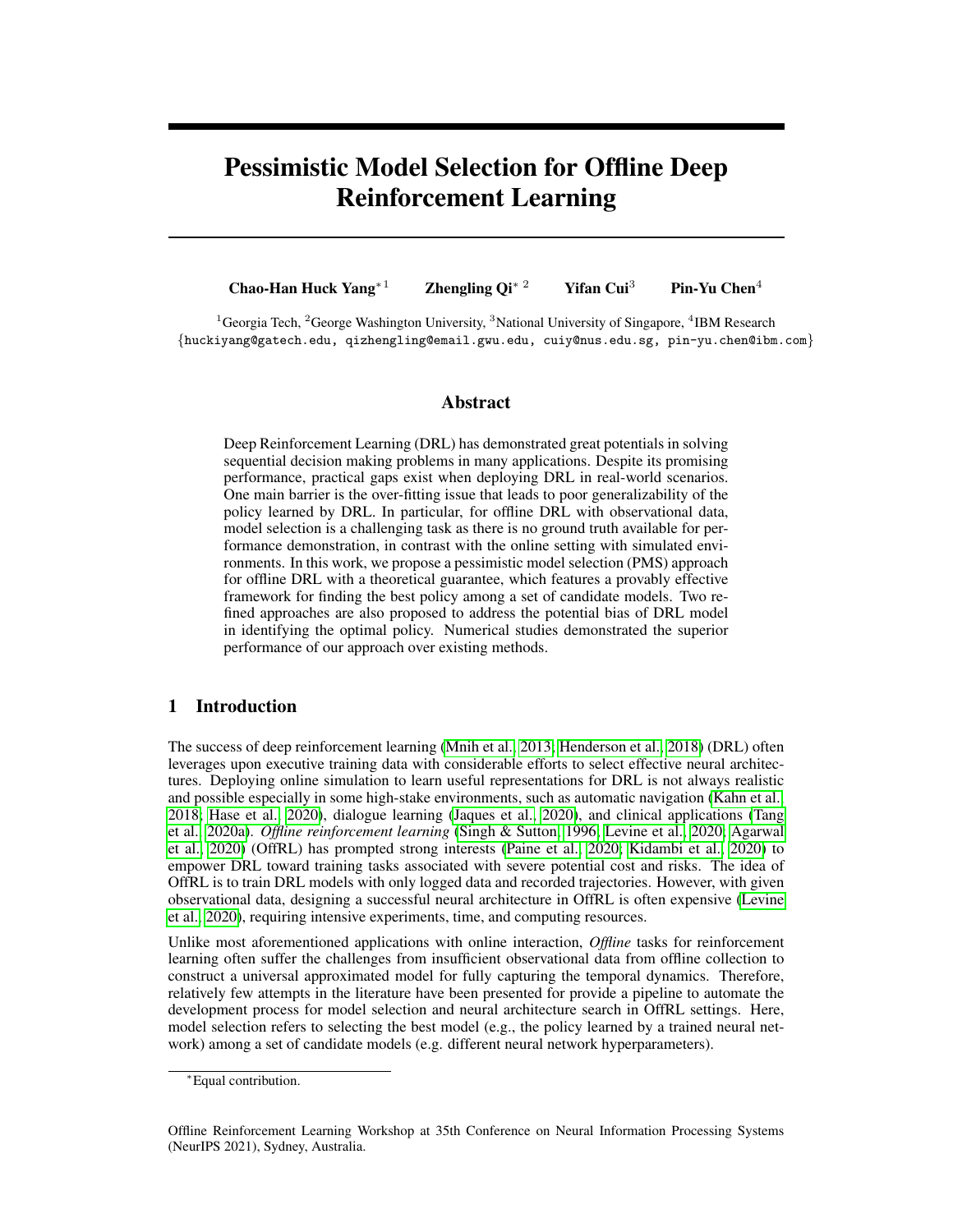where the last inequality holds because given the event  $\setminus_{j=1}^{L} E_j$ , one has  $\hat{u}$ (  $V(\hat{\pi}_i)$ )  $\hat{V}(\hat{\pi}_{\hat{l}})$ and  $V(\hat{\pi}_l)$   $\hat{V}(\hat{\pi}_l)$   $\hat{u}(l)$  for any l. This completes the proof by taking lim inf on both sides.

Proof of Theorem [2](#page-7-5) To show the results in Theorem [2,](#page-7-5) it can be seen that

$$
\left| \frac{\sqrt{n}T(O-1)/O\left(\hat{V}(\hat{\pi}_l) - V(\pi^*)\right)}{\hat{\sigma}(l)} \right| = \left| \sqrt{\frac{n}O(O-1)} \left( \sum_{o=1}^{O-1} \frac{\hat{V}_{D_{o+1}}(\hat{\pi}_l^{(o)}) - V(\hat{\pi}_l^{(o)})}{\hat{\sigma}_{o+1}(\hat{\pi}_l^{(o)})} \right) \right|
$$

$$
+ \sqrt{\frac{n}O(O-1)} \left( \sum_{o=1}^{O-1} \frac{V(\hat{\pi}_l^{(o)}) - V(\pi^*)}{\hat{\sigma}_{o+1}(\hat{\pi}_l^{(o)})} \right)
$$

$$
\left| \sqrt{\frac{n}O(O-1)} \left( \sum_{o=1}^{O-1} \frac{\hat{V}_{D_{o+1}}(\hat{\pi}_l^{(o)}) - V(\hat{\pi}_l^{(o)})}{\hat{\sigma}_{o+1}(\hat{\pi}_l^{(o)})} \right) \right|
$$

$$
+ B(l)\sqrt{\frac{n}O(O-1)} \left( \sum_{o=1}^{O-1} \frac{1}{\hat{\sigma}_{o+1}(\hat{\pi}_l^{(o)})} \right).
$$

Then by results in the proof of Theorem [1,](#page-6-2) we can show that

$$
\lim_{nT \to \infty} \Pr((I) > z_{\alpha/2}) = \alpha. \tag{29}
$$

This implies that

$$
\liminf_{nT \to \infty} \Pr\left(jV(\pi^*) - \hat{V}(\hat{\pi}_l)j - z_{\alpha/2}\sqrt{O/nT(O-1)}\hat{\sigma}(l) + B(l)\right) \tag{30}
$$

$$
\lim_{nT \to \infty} \Pr((I) \quad z_{\alpha/2}) = 1 \quad \alpha,\tag{31}
$$

which concludes our proof.

Proof of Corollary [2](#page-7-1): We mainly show the proof of the second claim in the corollary, based on which the first claim can be readily seen. Define an event E such that  $1 \quad l \quad L$ ,  $j\vee(\hat{\pi}_l) \quad \hat{\vee}(\hat{\pi}_l)j$  $c(\delta)$  log $(L)\hat{\sigma}(i)/$  $\cancel{v}$  $\overline{NT}$  and  $jV(\pi^*)$   $\sqrt[n]{(\hat{\pi}_l)}$   $z_{\alpha/(2L)}\sqrt{O/nT(O-1)}\partial(l) + B(l)$ . Based on the assumption given in Corollary [2](#page-7-1) and Theorem [2,](#page-7-5) we have  $\lim_{nT \to \infty} \inf P(E)$  1  $\delta$   $\alpha$ . In the following, we suppose event  $E$  holds.

Inspired by the proofs of Corollary 1 in [\(Mathe, 2006\)](#page-11-17) and Theorem 3 of [\(Su et al., 2020\)](#page-12-4), we ´ define  $t = \max f l$  :  $B(l)$   $u_1(l) + u_2(l)g$ , where  $u_1(l) = z_{\alpha/(2L)}\sqrt{O/nT(O-1)}\hat{\sigma}(l)$ . Let  $u_2(l) = c(\delta) \log(L) \hat{\sigma}(i)/$ p  $\overline{NT}$ . By Assumption [7,](#page-7-4) for  $l$  t,

$$
B(l) \qquad B(t) \qquad u_1(t) \qquad u_1(l),
$$

which further implies that for any  $l$   $\bar{t}$ ,

$$
j\hat{V}(\hat{\pi}_l) \quad V(\pi^*)j \quad B(l) + u_1(l) \quad 2u_1(l).
$$

Then  $V(\pi^*)$  2  $I(l)$  based on the construction of  $I(l)$  for all  $l \pi$ . In addition, we have for  $l \pi$ 

$$
jV(\hat{\pi}_l) \quad V(\pi^*)j \quad 2u_1(l) + u_2(l), \tag{32}
$$

by triangle inequality and event E. Since  $I(l)$  share at least one common element for  $1 \quad l$ ~l, we have  $\hat{i}$  f. Moreover, there must exist an element x such that  $x \geq I(t) \setminus I(\hat{i})$ , where  $\hat{j} \vee (\hat{\pi}_{\hat{i}})$  $xj$  $u_1(t)$  and  $j\hat{V}(\hat{\pi}_{\hat{i}})$   $x_j - u_1(\hat{i})$ . This indicates that

$$
j\hat{V}(\hat{\pi}_{\hat{i}} - V(\pi^*)j j\hat{V}(\hat{\pi}_{\hat{i}}) - xj + j\hat{V}(\hat{\pi}_{\hat{i}}) - xj + j\hat{V}(\hat{\pi}_{\hat{i}}) - V(\pi^*)j \tag{33}
$$

<span id="page-17-0"></span>
$$
u_1(\hat{i}) + 2u_1(t) - 3u_1(t), \tag{34}
$$

by again triangle inequality and Assumption [7,](#page-7-4) and

$$
jV(\hat{\pi}_{\hat{i}}) \qquad V(\pi^*)j \qquad u_2(\hat{i}) + 3u_1(\hat{t}) \qquad u_2(\hat{t}) + 3u_1(\hat{t}), \tag{35}
$$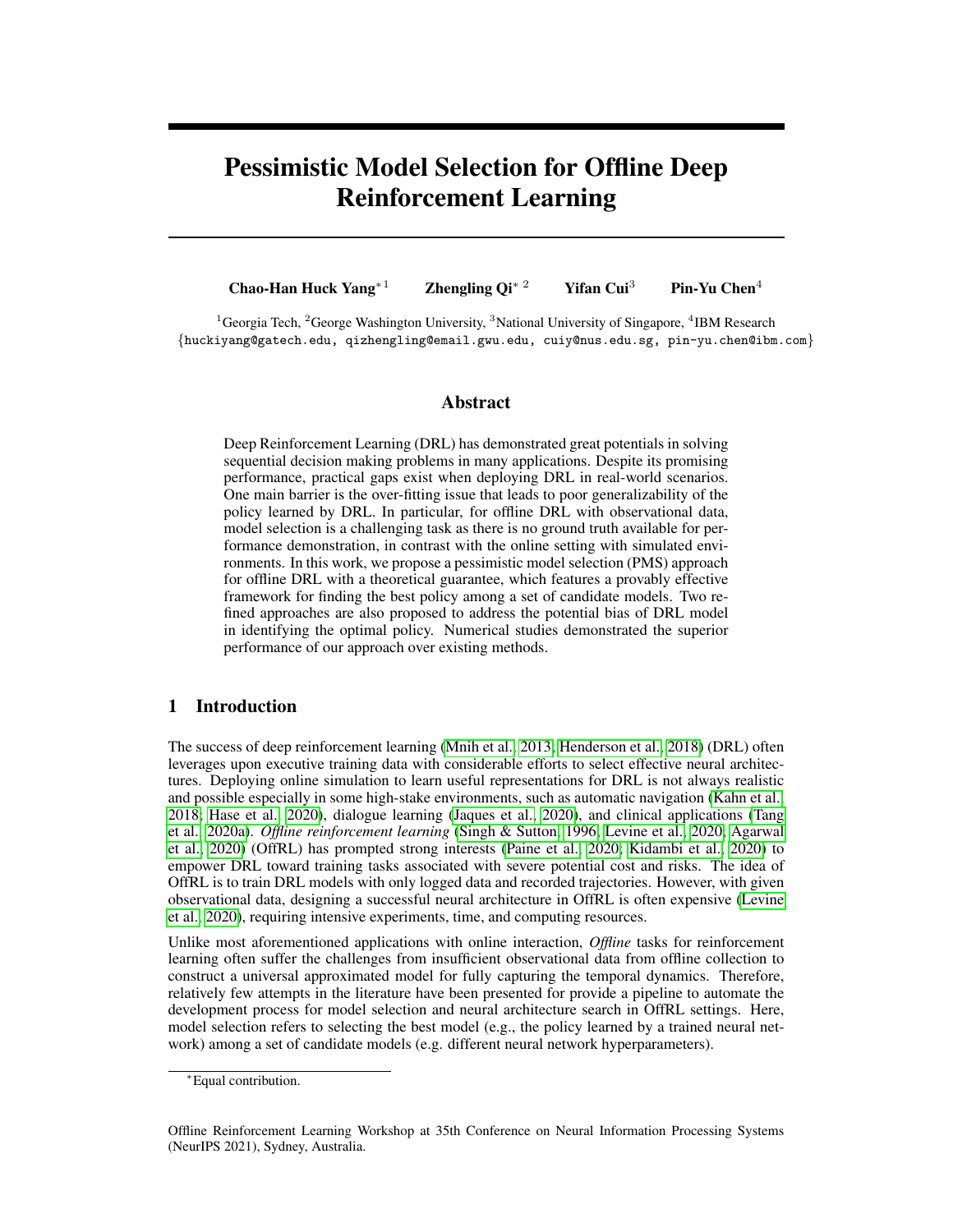by event E and Assumption [7.](#page-7-4) Define  $l^* = \min \mathcal{H}$  :  $B(l) + u_1(l) + u_2(l)g$ . Then following the similar proof of [\(Su et al., 2020\)](#page-12-4), we consider two cases:

Case 1: If  $l^*$ *, then we have* 

$$
u_2(t) + B(t) + u_1(t) - 2u_1(l^*) + u_2(l^*) - 2u_1(l^*) + 2B(l^*) + u_2(l^*),
$$

 $\overline{v}$ where we use Assumption [7.](#page-7-4)

**Case 2:** If  $l^* > t$ , then we have

$$
\zeta(u_2(t) + u_1(t)) \quad (u_2(t+1) + u_1(t+1)) \quad B(t+1) \quad B(t^*),
$$

where we use Assumption [7.](#page-7-4) This implies that

$$
u_2(t) + u_1(t) + B(t) \quad (1 + 1/\zeta)B(l^*).
$$

Combining two cases, we can show that

$$
u_2(t) + u_1(t) + B(t) \quad (1 + 1/\zeta)(B(l^*) + u_1(l^*) + u_2(l^*)),
$$

as  $\zeta$  < 1. Together with [\(33\)](#page-17-0), we have

$$
jV(\hat{\pi}_i) \quad V(\pi^*)j \quad u_2(\hat{i}) + 3u_1(\hat{t}) \quad 3(1+1/\zeta)(B(\hat{t}^*) + u_1(\hat{t}^*) + u_2(\hat{t}^*)), \tag{36}
$$

which concludes our proof.

## <span id="page-18-0"></span>C More Details on DQN Environments

<span id="page-18-1"></span>

Figure 5: DQN environments in our studies: (a)  $\mathbf{E}_1$ : *FrozenLake-v0*; (b)  $\mathbf{E}_2$ : *Banana Collectors* (3D geometrical navigation task); (c)  $\mathbf{E}_3$ : *Pong-v0*; (d)  $\mathbf{E}_4$ : *Breakout-v0*; (e)  $\mathbf{E}_5$ : *Halfcheetah-v1*; (f)  $\mathbf{E}_6$ : *Walker2d-v1*.

We introduce our deployed DQN environments in this section, which included four environments with discrete action (E<sub>1</sub> to E<sub>4</sub>) and two environments (E<sub>5</sub> to E<sub>6</sub>) with continuous action. These environments cover wide applications, including tabular learning  $(E_1)$ , navigation to a target object in a geometrical space (E<sub>2</sub>), digital gaming (E<sub>3</sub> to E<sub>4</sub>), and continuous control (E<sub>5</sub> to E<sub>6</sub>).

<span id="page-18-2"></span>

Figure 6: Policy selection using top-k ranking regret score in  $E_1$  (Frozen Lake).



Figure 7: Policy selection as ing top-k ranking precision in  $E_1$  (Frozen Lake).

 $E_1$ : Frozen Lake: The Frozen Lake is a maze environment that manipulates an agent to walk from a starting point (S) to a goal point without failing into the hole (H). We use *FrozenLake-v0* from OpenAI Gym [\(Brockman et al., 2016\)](#page-9-9) as shown in Fig [5\(](#page-18-1)a). We provide top-5 regret and precision results shown in Figure [6](#page-18-2) and [7.](#page-18-2)

E2: Banana Collector: The Banana collector is one popular 3D-graphical navigation environ-ment that compresses discrete actions and states as an open source DQN benchmark from Unity <sup>[2](#page-18-3)</sup>

<span id="page-18-3"></span> $^{2}$ <https://www.youtube.com/watch?v=heVMs3t9qSk>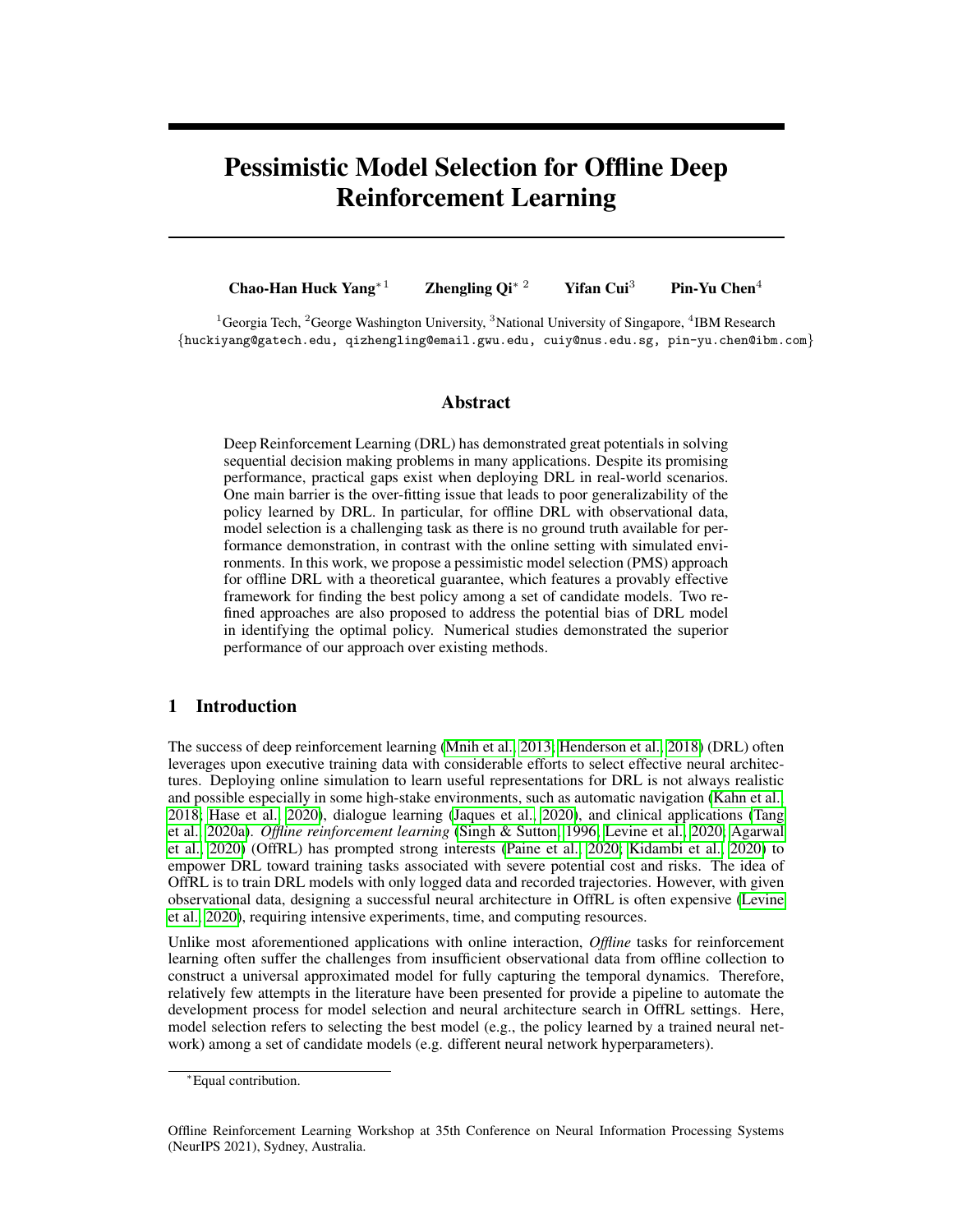ML-Agents v0.3.[\(Juliani et al., 2018\)](#page-10-17). The DRL agent controls an automatic vehicle with 37 dimensions of state observations including velocity and a ray-based perceptional information from objects around the agent. The targeted reward is 12.0 points by accessing correct yellow bananas  $(+1)$  and avoiding purple bananas ( 1) in first-person point of view as shown in Fig [5\(](#page-18-1)b). We provide the related top-5 regret and precision results shown in Figure [8](#page-19-0) and [9.](#page-19-0)

<span id="page-19-0"></span>

Figure 8: Policy selection using top-k ranking regret score in  $E_2$  (Banana Collector).

<span id="page-19-1"></span>

**Figure 10:** Policy selection using top-k ranking regret score in  $\mathbf{E}_3$  (Pong).



Figure 9: Policy selection using top-k ranking precision in  $E_2$  (Banana Collector).



**Figure 11:** Policy selection using top-k ranking precision in  $\mathbf{E}_3$  (Pong).

E3: Pong: Pong is one Atari game environment from OpenAI Gym [\(Brockman et al., 2016\)](#page-9-9) as shown in Fig [5\(](#page-18-1)c). We provide its top-5 regret and precision results shown in Figure [10](#page-19-1) and [11.](#page-19-1)

<span id="page-19-2"></span>

Figure 12: Policy selection using top-k ranking regret score in  $E_4$  (Breakout).

<span id="page-19-3"></span>

Figure 14: Policy selection using top-k ranking regret score in E<sup>5</sup> (HalfCheetah-v1).



Figure  $13$ : Policy selection using top-k ranking precision in E<sup>4</sup> (HalfCheetah-v1).



Figure  $15$ : Policy selection using top-k ranking precision in  $E_5$  (HalfCheetah-v1).

E4: Breakout: Breakout is one Atari game environment from OpenAI Gym [\(Brockman et al., 2016\)](#page-9-9) as shown in Fig [12\(](#page-19-2)d). We provide the related top-5 regret and precision results shown in Figure [12](#page-19-2) and [13.](#page-19-2)

 $E_5$ : HalfCheetah-v1: Halfcheetah is a continuous action and state environment to control agent with monuments made by MuJoCo simulators as shown in Fig [5\(](#page-18-1)e). We provide the related top-5 regret and precision results shown in Figure [14](#page-19-3) and [15.](#page-19-3)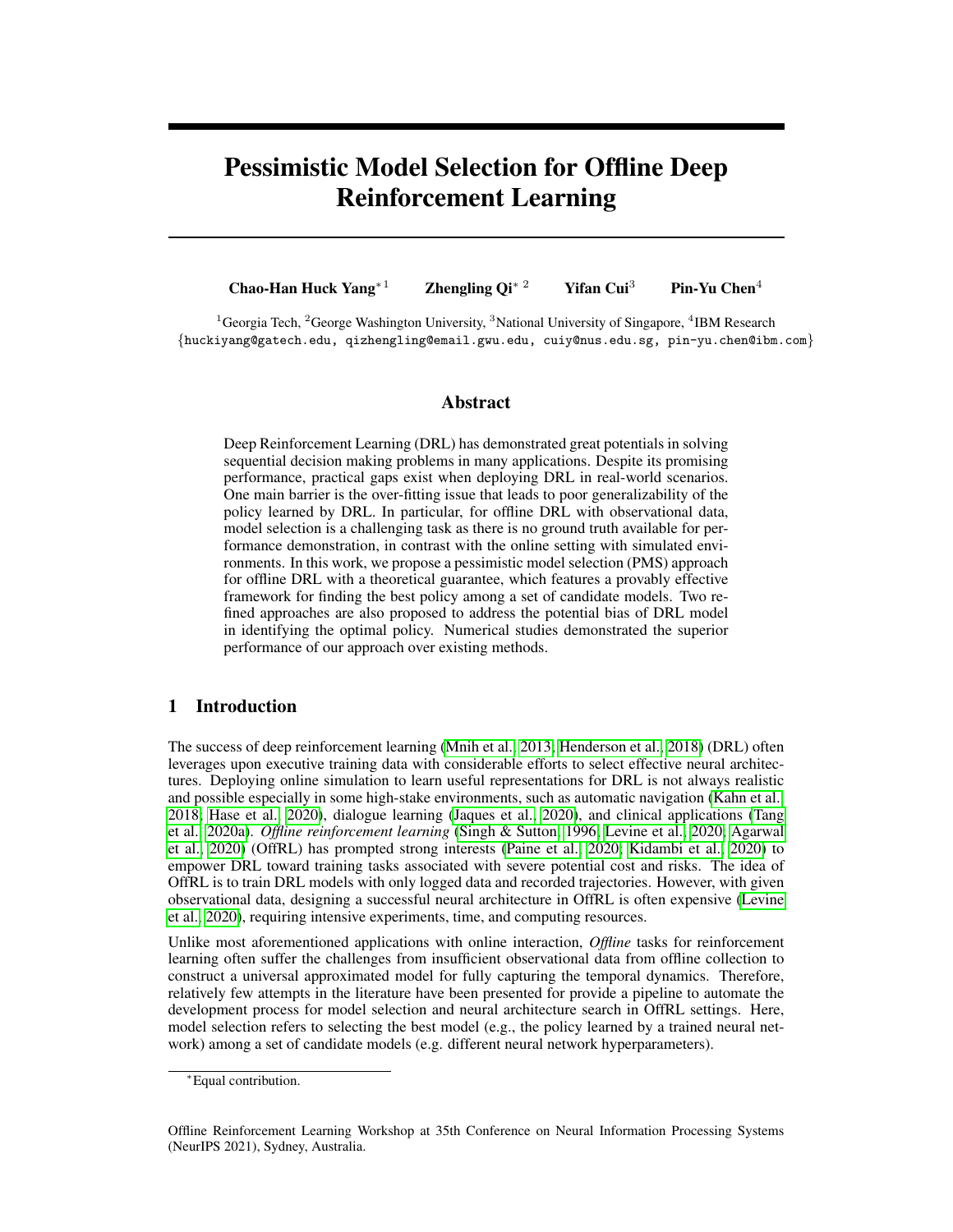<span id="page-20-1"></span>

**Figure 16:** Policy selection using top-k ranking regret score in E<sub>6</sub> (Walker2d-v1).



**Figure 17:** Policy selection using top-k ranking precision in  $E_6$  (Walker2d-v1).

 $E_6$ : Walker2d-v1: Walker2d-v1 is a continuous action and state environment to control agent with monuments made by MuJoCo simulators as shown in Fig [5\(](#page-18-1)f). We provide the related top-5 regret and precision results shown in Figure [16](#page-20-1) and [17.](#page-20-1)

#### <span id="page-20-0"></span>C.1 Hyper-Parameters Information

We select a total of 70 DQN based models for each environment. We will open source the model and implementation for future studies. Table [1,](#page-20-2) Table [2,](#page-20-3) and Table [3](#page-20-4) summarize their hyper-parameter and setups. In addition, Figure [18](#page-21-0) and Figure [19](#page-21-0) provide ablation studies on different scales of  $\alpha$  and O selection in PMS experiments for the deployed DRL navigation task  $(E_2)$ . From the experimental results, a more pessimistic  $\alpha$  (e.g., 0.001) is associated with a slightly better attained top-5 regret. Meanwhile, the selection of O does not produce much different performance on selected policies but slightly affects the range of the selected policies.

<span id="page-20-2"></span>**Table 1:** Hyper-parameters information for for DQN models used in  $\mathbf{E}_1$  to  $\mathbf{E}_2$ 

| Hyper-parameters        | Values                    |
|-------------------------|---------------------------|
| Hidden layers           | f1, 2g                    |
| Hidden units            | f16, 32, 64, 128g         |
| Learning rate           | f1 $e^{-3}$ , 5 $e^{-4}q$ |
| DQN training iterations | f100, 500, 1k, 2kq        |
| Batch size              | f64a                      |

<span id="page-20-3"></span>Table 2: Hyper-parameters information for for DQN models used in  $E_3$  to  $E_4$ 

| Hyper-parameters        | Values                    |
|-------------------------|---------------------------|
| Convolutional layers    | f2,3g                     |
| Convolutional units     | f16, 32g                  |
| Hidden layers           | f2,3q                     |
| Hidden units            | f64, 256, 512q            |
| Learning rate           | f1 $e^{-3}$ , 5 $e^{-4}q$ |
| DQN training iterations | f4M, 4.5M, 5Mq            |
| Batch size              | f64a                      |

<span id="page-20-4"></span>Table 3: Hyper-parameters information for double DQN (DDQN) models [\(Van Hasselt et al., 2016\)](#page-12-16) with a prioritized replay [\(Schaul et al., 2015\)](#page-11-18) used in  $\mathbf{E}_5$  to  $\mathbf{E}_6$ .

| Hyper-parameters      | Values                       |
|-----------------------|------------------------------|
| Hidden layers         | <i>f</i> 4, 5, 6 <i>g</i>    |
| Hidden units          | f64, 128, 256, 512q          |
| Learning rate         | $e^{-3}$ , 5 $e^{-4}q$<br>f1 |
| DDQN training frames  | f40M, 45M, 50Mg              |
| Batch size            | f256q                        |
| Buffer size           | $f10^6q$                     |
| <b>Updated</b> target | f1000g                       |
|                       |                              |